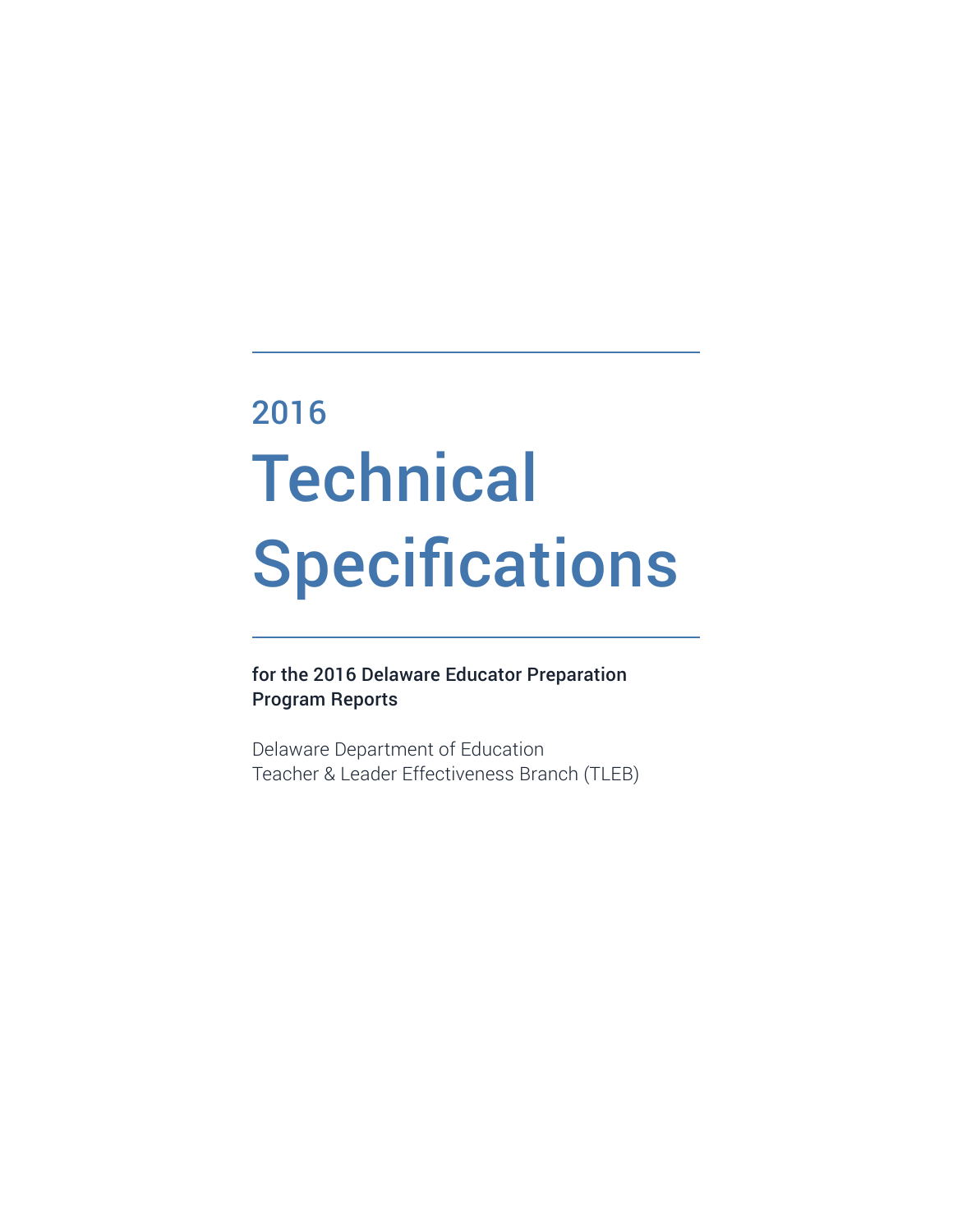CREATED: SEPTEMBER 2016 LAST UPDATED: NOVEMBER 2016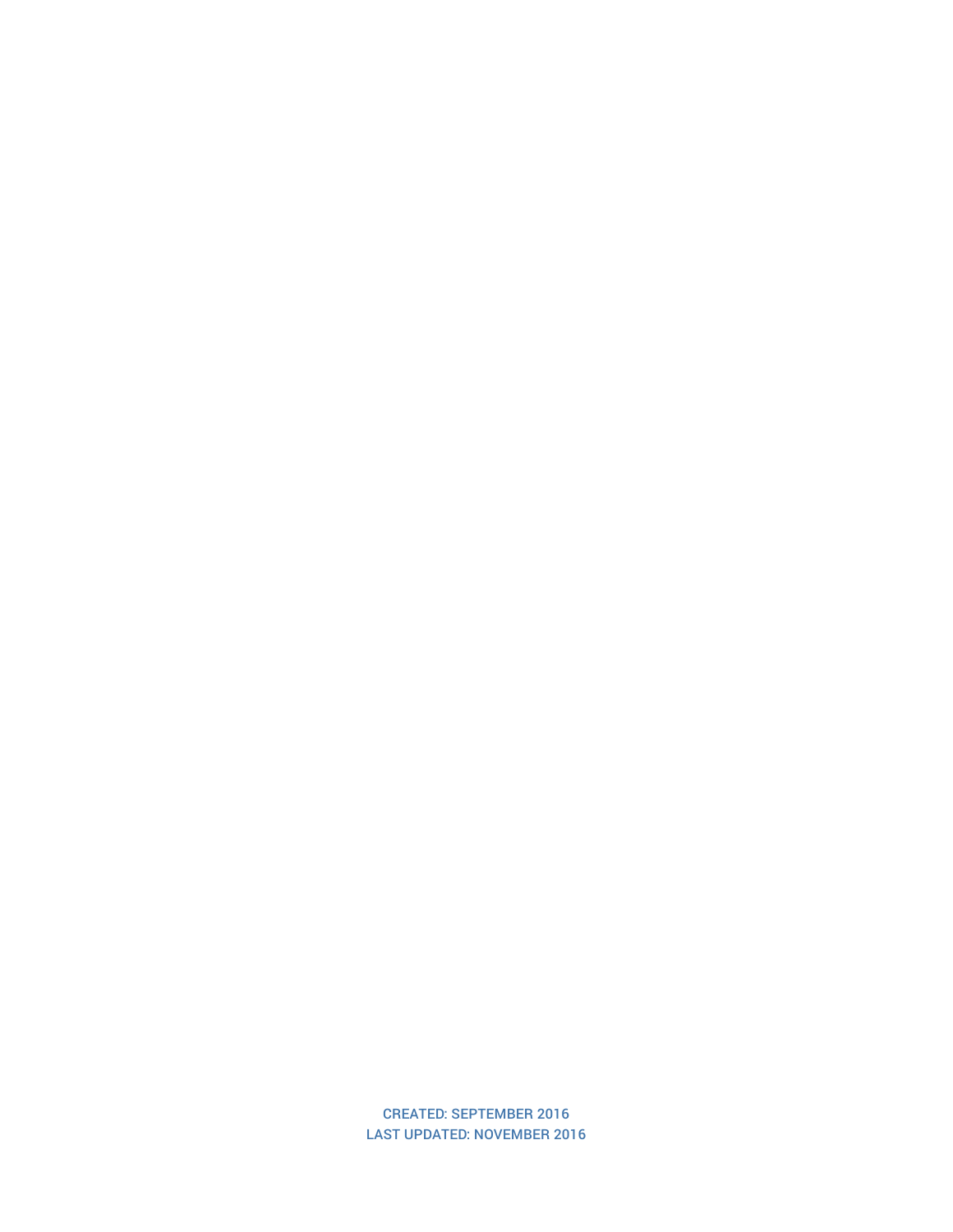



### **Overview**

Delaware's educator preparation program reports contain six (6) scored domains<sup>1</sup> – Recruitment, Candidate Performance, Placement, Retention, Graduate Performance, and Perceptions. Each domain is comprised of two (2) to four (4) metrics<sup>2</sup>. A program must generate a score on at least one metric within the Graduate Performance domain in order to generate a program report. Delaware's program reports consider the past five years of program data.

The absence of a program report denotes that a particular program has a small number of candidates enrolled in the program or extremely small numbers of graduates serving students in Delaware's public education system. It may also denote that a program has been recently discontinued or reconstituted by the provider and thus is no longer enrolling candidates. Additionally, an educator preparation program may have been recently approved by the state of Delaware and does not have sufficient performance history to-date. Since roughly two thirds of early career educators come from in-state colleges and universities<sup>3</sup>, the thirty (30) programs generating program reports in 2016 represent the major contributors to educator preparation training and placement in Delaware.

2016 marks the second time that Delaware has publicly released this information. Whereas last year's reports were for information only, this year's reports will have formal regulatory consequences outlined in the Program Renewal Framework4 .

<sup>&</sup>lt;sup>1</sup> Domains are thematic groupings of related metrics.

<sup>&</sup>lt;sup>2</sup> For the 2016 program reports, the Candidate Performance domain is comprised of only one metric (Content Readiness). Data were unavailable for the other metric (Performance Assessment) in this domain.

<sup>&</sup>lt;sup>3</sup> From "The Set: A Spotlight on Early Career Educators and Institutions of [Higher Education"](http://www.doe.k12.de.us/cms/lib09/DE01922744/Centricity/domain/271/the set/December_Set_2014.pdf) (December 2014) and "The Set: Where are Delaware's [Teachers Prepared for the Profession?](http://www.doe.k12.de.us/cms/lib09/DE01922744/Centricity/domain/271/the set/March_Set_2013.pdf)" (March 2013).

<sup>&</sup>lt;sup>4</sup> For more information see the [Program Renewal Framework](http://www.doe.k12.de.us/cms/lib09/DE01922744/Centricity/Domain/398/Program Renewal Framework.pdf) (October 2016).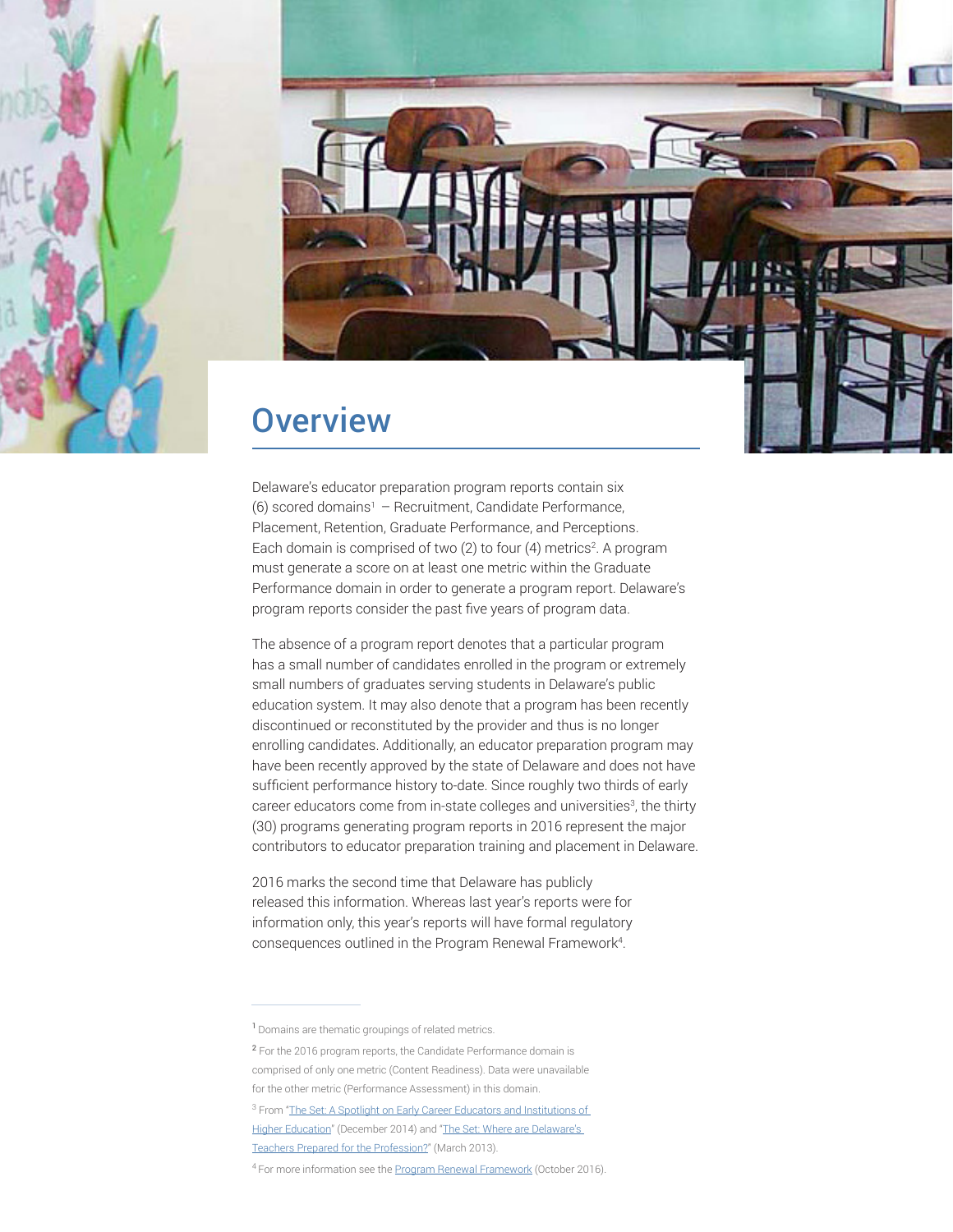| DOMAIN <sup>5</sup>                          | <b>DOMAIN</b><br><b>POINTS</b> | <b>METRIC</b>                                       | <b>METRIC</b><br><b>WEIGHT<sup>6</sup></b> | <b>METRIC</b><br>POINTS <sup>7</sup> | <b>MINIMUM</b><br><b>STANDARD<sup>8</sup></b> | <b>STATE</b><br><b>TARGET<sup>9</sup></b> |
|----------------------------------------------|--------------------------------|-----------------------------------------------------|--------------------------------------------|--------------------------------------|-----------------------------------------------|-------------------------------------------|
| <b>RECRUITMENT</b>                           | 10                             | Diversity of Candidate<br>Class                     | 50%                                        | 5.00                                 | 10%                                           | 40%                                       |
|                                              |                                | Candidate Academic<br>Strength                      | 50%                                        | 5.00                                 | 174                                           | 185                                       |
| <b>CANDIDATE</b><br><b>PERFORMANCE</b>       | 10                             | <b>Content Readiness</b>                            | 100%                                       | 10.00                                | 0.4                                           | 1.5                                       |
|                                              |                                | Performance<br>Assessment <sup>10</sup>             | 0%                                         | 0.00                                 | <b>TBD</b>                                    | <b>TBD</b>                                |
|                                              | 15                             | Placement Rate Overall                              | 40%                                        | 6.00                                 | 30%                                           | 85%                                       |
| <b>PLACEMENT</b>                             |                                | Placement Rate in<br>Delaware                       | 40%                                        | 6.00                                 | 25%                                           | 75%                                       |
|                                              |                                | Placement Rate in<br>Delaware High Needs<br>Schools | 20%                                        | 3.00                                 | 15%                                           | 35%                                       |
| <b>RETENTION</b>                             | 15                             | Retention Beyond Year<br>One                        | 50%                                        | 7.50                                 | 80%                                           | 95%                                       |
|                                              |                                | Retention Beyond Year<br>Three                      | 50%                                        | 7.50                                 | 65%                                           | 85%                                       |
| <b>GRADUATE</b><br>PERFORMANCE <sup>11</sup> | 35                             | Student Improvement<br><b>Component Ratings</b>     | 40%                                        | 14.00                                | 20%                                           | 70%                                       |
|                                              |                                | Student Growth<br>Outcomes                          | 15%                                        | 5.25                                 | $-0.2$                                        | 0.2                                       |
|                                              |                                | <b>Observation Scores</b>                           | 40%                                        | 14.00                                | 2.7                                           | 3.3                                       |
|                                              |                                | Overall Performance<br><b>Evaluation Ratings</b>    | 5%                                         | 1.75                                 | 20%                                           | 70%                                       |
| <b>PERCEPTIONS</b>                           | 15                             | Preparedness, Graduate<br>Survey                    | 50%                                        | 7.50                                 | 2.8                                           | 3.8                                       |
|                                              |                                | Preparedness, Supervisor<br>Survey                  | 50%                                        | 7.50                                 | 2.8                                           | 3.9                                       |

#### FIGURE 1: LIST OF PROGRAM REPORT DOMAINS AND METRICS

<sup>5</sup>Domains are thematic groupings of related metrics.

<sup>6</sup>Each metric is assigned a weight within its domain.

<sup>7</sup>The number of points allocated to each metric is calculated by multiplying the domain points by the metric weight (e.g. 10 domain points \* 50% weight = 5 metric points for the Diversity of Candidate Class metric). In 2016, all metric points available sum to 100.

<sup>8</sup>The minimum standard is the number at and below which a program receives zero points for a particular metric.

<sup>9</sup>The state target is the number at and above

which a program receives the maximum number

of points available for a particular metric.

<sup>10</sup>The Performance Assessment metric in the Candidate Performance domain is not calculated for the 2016 program report. Data are not yet available. In the future it will be weighted 50% of the Candidate Performance domain.

<sup>11</sup> For this year's program reports, the following metrics include only the most recent year of data: Placement Overall, Preparedness, Graduate Survey, and Preparedness, Supervisor Survey. All other metrics include as many years of data available, up to five years. For the specific years included in each metric calculation, please see the Universe section under each metric description.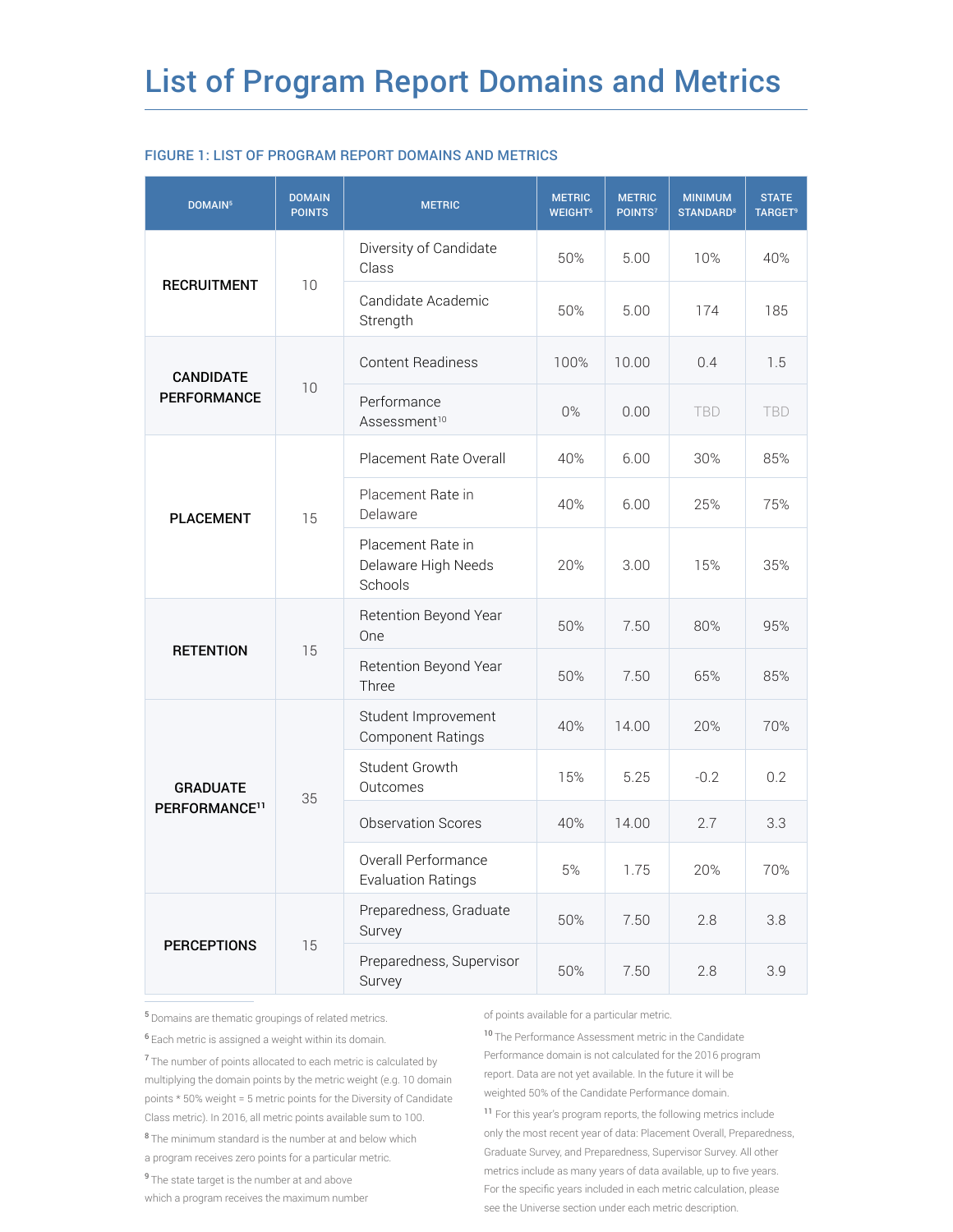## Glossary of Terms

This section provides definitions for frequently used terms in the program reports. The following definitions apply for each term:

| <b>Term Name</b>                             | Definition                                                                                                                                                                                                                                                                                                                                                                                                                          |
|----------------------------------------------|-------------------------------------------------------------------------------------------------------------------------------------------------------------------------------------------------------------------------------------------------------------------------------------------------------------------------------------------------------------------------------------------------------------------------------------|
| The last five years /<br>The past five years | This document references the last five years of data collected.<br>To be more specific, "The last five years" or "The past five years"<br>refers to the school years 2010-11 through 2014-15, inclusive.                                                                                                                                                                                                                            |
| <b>Candidates</b>                            | This document references Candidates, who are defined as anyone<br>who entered a program in the school years 2010-11 through 2014-15,<br>inclusive, whether or not they have completed that program. The year in<br>which a student officially enters a program and becomes a Candidate<br>is determined by the requirements of the particular program and/or<br>institution. Candidates can also be thought of as program entrants. |
| <b>Graduates</b>                             | This document references Graduates, who are defined as anyone<br>who completed a program in the school years 2010-11 through<br>2014-15, inclusive. Graduates can also be thought of as program<br>completers. The definition of a graduate is a little different when it<br>pertains to alternative routes programs. Please see the Alternative<br>Route Educator Preparation Programs section on page 27.                         |
| <b>Records</b>                               | For the Graduate Performance metrics, the term Records is used to<br>refer to each data point for an educator. This is to distinguish between<br>the "number of individual educators" and the "number of records".<br>The use of the term Records highlights that all evaluation records<br>during the time period are used for each educator, and therefore an<br>educator may be included multiple times in a metric calculation. |
| <b>School Year</b>                           | Throughout the program reports, School Year is defined as starting<br>on July 1 <sup>st</sup> and ending on June 30 <sup>th</sup> of the following year.                                                                                                                                                                                                                                                                            |
| <b>State Average</b>                         | The state averages calculated for each of the metrics in the<br>tables below include only candidates and/or graduates from<br>Delaware educator preparation programs between 2010-<br>2011 to 2014-2015 and do not refer to the broader population<br>of educators currently working in all Delaware schools.                                                                                                                       |

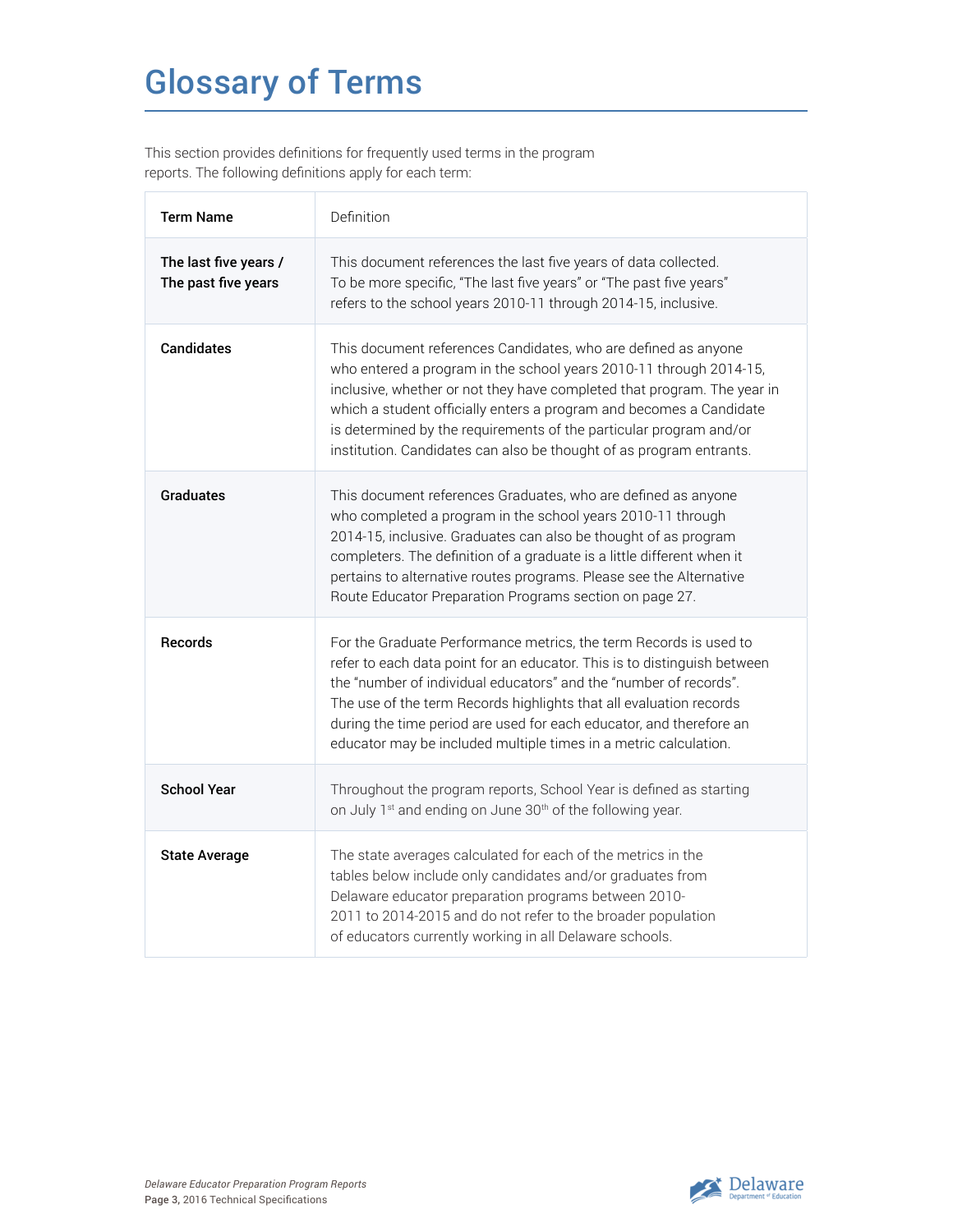## Metric Detail and Business Rules

This section outlines which metrics are included in the program report and how those metrics are calculated. The following characteristics are described for each metric:

| <b>Metric Name</b>                   | The label of each data point to be included in the program report.                                                                |
|--------------------------------------|-----------------------------------------------------------------------------------------------------------------------------------|
| <b>Metric Description</b>            | The written text to accompany a given data point.                                                                                 |
| Minimum Standard                     | The number at and below which a program earns<br>zero points for that particular metric.                                          |
| <b>State Target</b>                  | The number at and above which a program earns the<br>maximum points available for a particular metric.                            |
| <b>State Performance</b>             | The average observed value as well as the 10 <sup>th</sup> and 90 <sup>th</sup><br>percentiles for all educators in the universe. |
| <b>Description of</b><br>Calculation | The process steps required to calculate a<br>metric result for a given program.                                                   |
| <b>Universe</b>                      | The population of educators, including candidates and<br>graduates to be included in a metric's calculation.                      |
| <b>Exclusion Rules</b>               | Any special exclusions governing which data<br>are included in a metric's calculation.                                            |
| <b>Minimum N</b>                     | The minimum number of educators required in a metric calculation<br>for that calculation to be displayed on a program report.     |
| Average                              | A description of how institution and/or state averages<br>are to be calculated for a metric, if applicable.                       |
| <b>Example Calculation</b>           | A worked example of scoring fictional data for the<br>metric, emphasizing exclusion rules.                                        |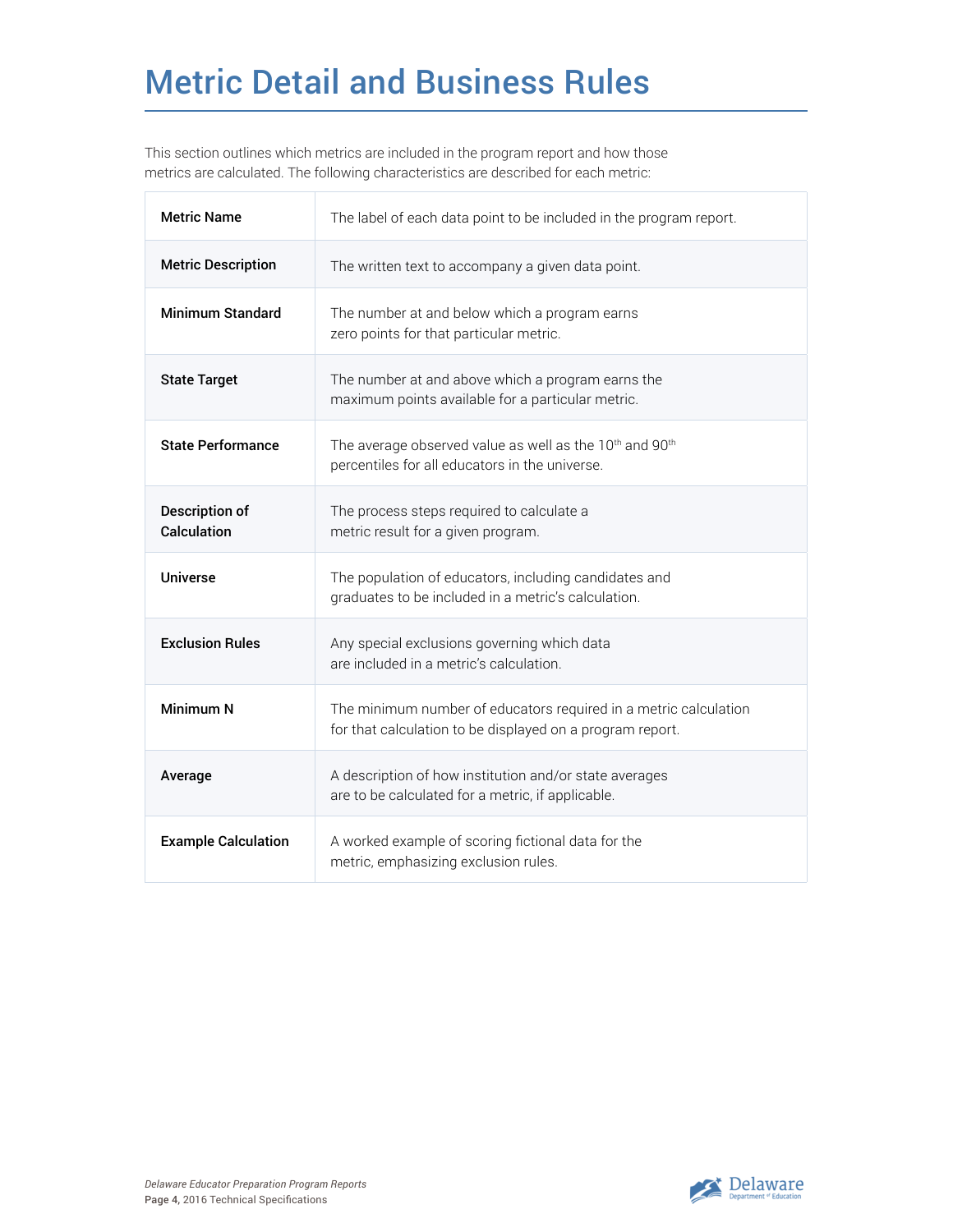### Diversity of Candidate Class

| <b>Metric Description</b>            | Reported here is the proportion of candidates who are non-white<br>amongst those that have entered a given program in the past five years.                                                                                                                                                                                                                                                                                                                                                                                                                                                                                                                                                                                                                                                                                                                                                                              |
|--------------------------------------|-------------------------------------------------------------------------------------------------------------------------------------------------------------------------------------------------------------------------------------------------------------------------------------------------------------------------------------------------------------------------------------------------------------------------------------------------------------------------------------------------------------------------------------------------------------------------------------------------------------------------------------------------------------------------------------------------------------------------------------------------------------------------------------------------------------------------------------------------------------------------------------------------------------------------|
| <b>Minimum Standard</b>              | 10%                                                                                                                                                                                                                                                                                                                                                                                                                                                                                                                                                                                                                                                                                                                                                                                                                                                                                                                     |
| <b>State Target</b>                  | 40%                                                                                                                                                                                                                                                                                                                                                                                                                                                                                                                                                                                                                                                                                                                                                                                                                                                                                                                     |
| <b>State Performance</b>             | Average = $21%$<br>$10th$ percentile = $5%$<br>90 <sup>th</sup> percentile = 75%                                                                                                                                                                                                                                                                                                                                                                                                                                                                                                                                                                                                                                                                                                                                                                                                                                        |
| <b>Description Of</b><br>Calculation | Count the number of educators who entered a given preparation<br>program in the past five years who had race data available and were<br>indicated as being something other than White/Caucasian, including<br>Black, Hispanic/Latino, American Indian, or Asian/Pacific Islander.<br>Divide this by the number of educators who entered a given preparation<br>program in the past five years and had available race data.                                                                                                                                                                                                                                                                                                                                                                                                                                                                                              |
| <b>Universe</b>                      | Each educator who entered a given preparation program<br>in the past five years and had available race data.                                                                                                                                                                                                                                                                                                                                                                                                                                                                                                                                                                                                                                                                                                                                                                                                            |
| <b>Exclusion Rules</b>               | Excluded are educators for whom their race/ethnicity was not reported. <sup>12</sup>                                                                                                                                                                                                                                                                                                                                                                                                                                                                                                                                                                                                                                                                                                                                                                                                                                    |
| Minimum N                            | 10                                                                                                                                                                                                                                                                                                                                                                                                                                                                                                                                                                                                                                                                                                                                                                                                                                                                                                                      |
| Average                              | Institution and state averages are calculated in the<br>same manner as above, but represent the rate for each<br>institution or the state as a whole, respectively.                                                                                                                                                                                                                                                                                                                                                                                                                                                                                                                                                                                                                                                                                                                                                     |
| <b>Example Calculation</b>           | An educator preparation program had 42 candidates who entered<br>the program in the school years 2010-11 through 2014-15, inclusive.<br>Of these, 22 are White/Caucasian, 15 are Black, 3 are Hispanic/<br>Latino and 2 are missing data on their race/ethnicity. The 2 teachers<br>missing data are excluded from all calculations, so the revised<br>denominator is 40. The Diversity of Candidate Class then is (15+3)/40<br>= 18/40 = 45%. To calculate the percent of points earned based on<br>this metric value, we subtract the Minimum Standard from the value<br>and divide by the range between the Minimum Standard and State<br>Target ([Value - Minimum Standard] / [Target - Standard]), unless<br>the value is above or below the Target or Minimum, respectively.<br>45% is above the State Target of 40%, so this educator preparation<br>program earns 100% of the available points for this metric. |

<sup>12</sup> Due to inconsistencies in the use of the "other" category, for the 2016 program reports any candidate who was identified as "other" was excluded from the Diversity of Candidate Class metric calculations.

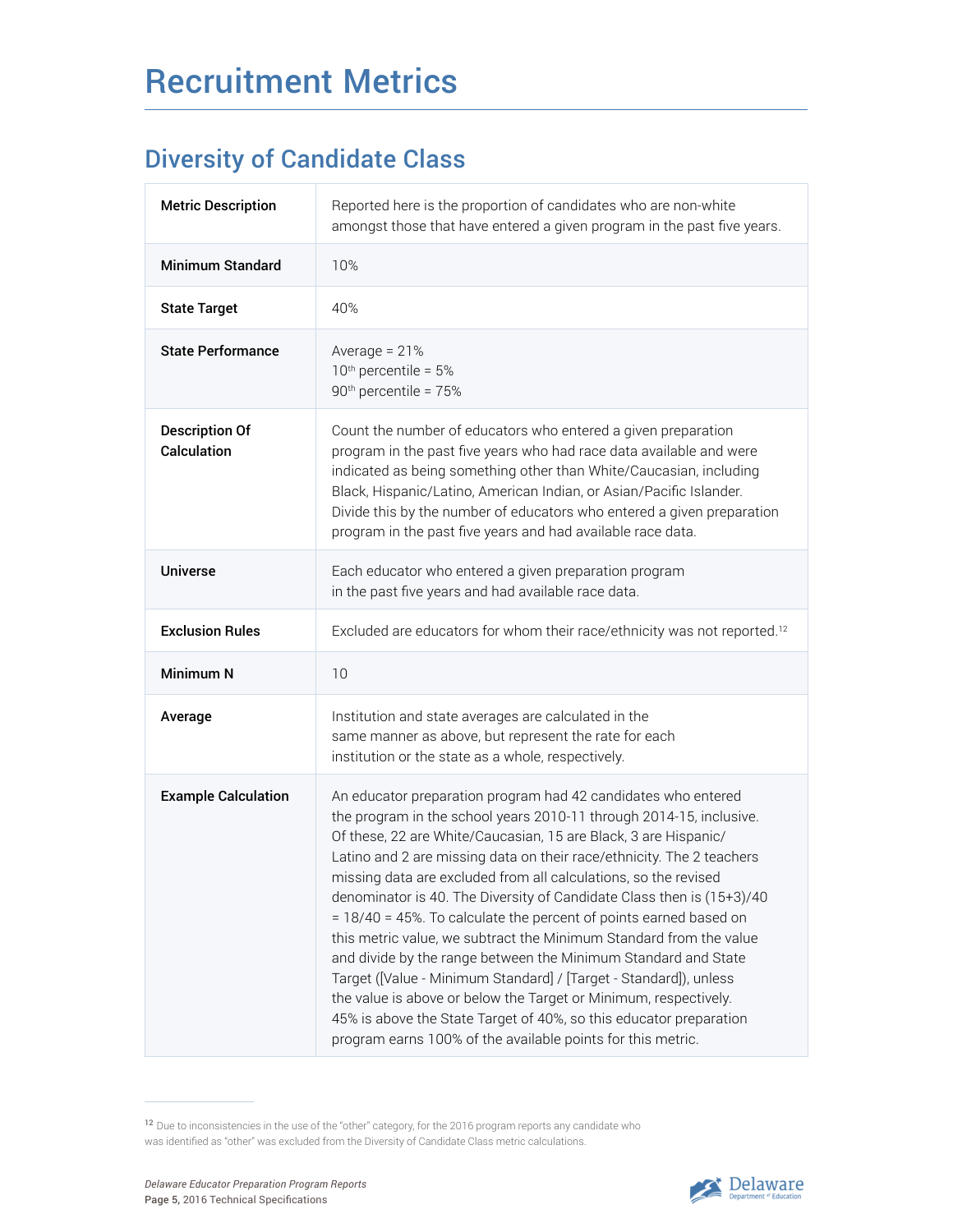#### RECRUITMENT METRICS

A note about the minimum standard and state target for Diversity of Candidate Class: The minimum standard and state target were established based on the school system's moral imperative to reflect the students that Delaware's educators serve, which in the 2014-15 school year were 53% "minority" or non-white<sup>13</sup>. By setting ambitious targets, Delaware is prioritizing the recruitment of a diverse and qualified candidate pool.

### Candidate Academic Strength

| <b>Metric Description</b>            | Reported here is the average of the best available Praxis I<br>reading, writing, and mathematics scores for candidates<br>who entered a given program in the last five years.                    |
|--------------------------------------|--------------------------------------------------------------------------------------------------------------------------------------------------------------------------------------------------|
| <b>Minimum Standard</b>              | 174                                                                                                                                                                                              |
| <b>State Target</b>                  | 185                                                                                                                                                                                              |
| <b>State Performance</b>             | Average = $179$<br>$10th$ percentile = 175<br>90 <sup>th</sup> percentile = 182                                                                                                                  |
| <b>Description Of</b><br>Calculation | First, take the average of each educator's best available Praxis<br>I scores in math, reading, and writing. Then take the average of<br>all educators' cross-subject Praxis I scores by program. |
| Universe                             | Included are educators who entered a given educator preparation<br>program in the school years 2010-11 through 2014-15, inclusive.                                                               |
| <b>Exclusion Rules</b>               | Educators who are missing all of the Praxis I subject scores<br>(math, reading, and writing) are excluded from this analysis.                                                                    |
| Minimum N                            | 10                                                                                                                                                                                               |
| Average                              | Institution and state averages are calculated in the same<br>manner as above, but by aggregating directly to institutions<br>from the cross-subject educator-specific Praxis I score.            |



<sup>13</sup>For a comparison of the demographics of Delaware's students and their educators, see "The Set: Racial Diversity in DE's Teacher and School Leader Workforce" (February 2015) in either [text format](http://dedoe.schoolwires.net/cms/lib09/DE01922744/Centricity/domain/271/the%20set/February_Set_2015.pdf) or an [interactive version](http://www.doe.k12.de.us/Page/2154).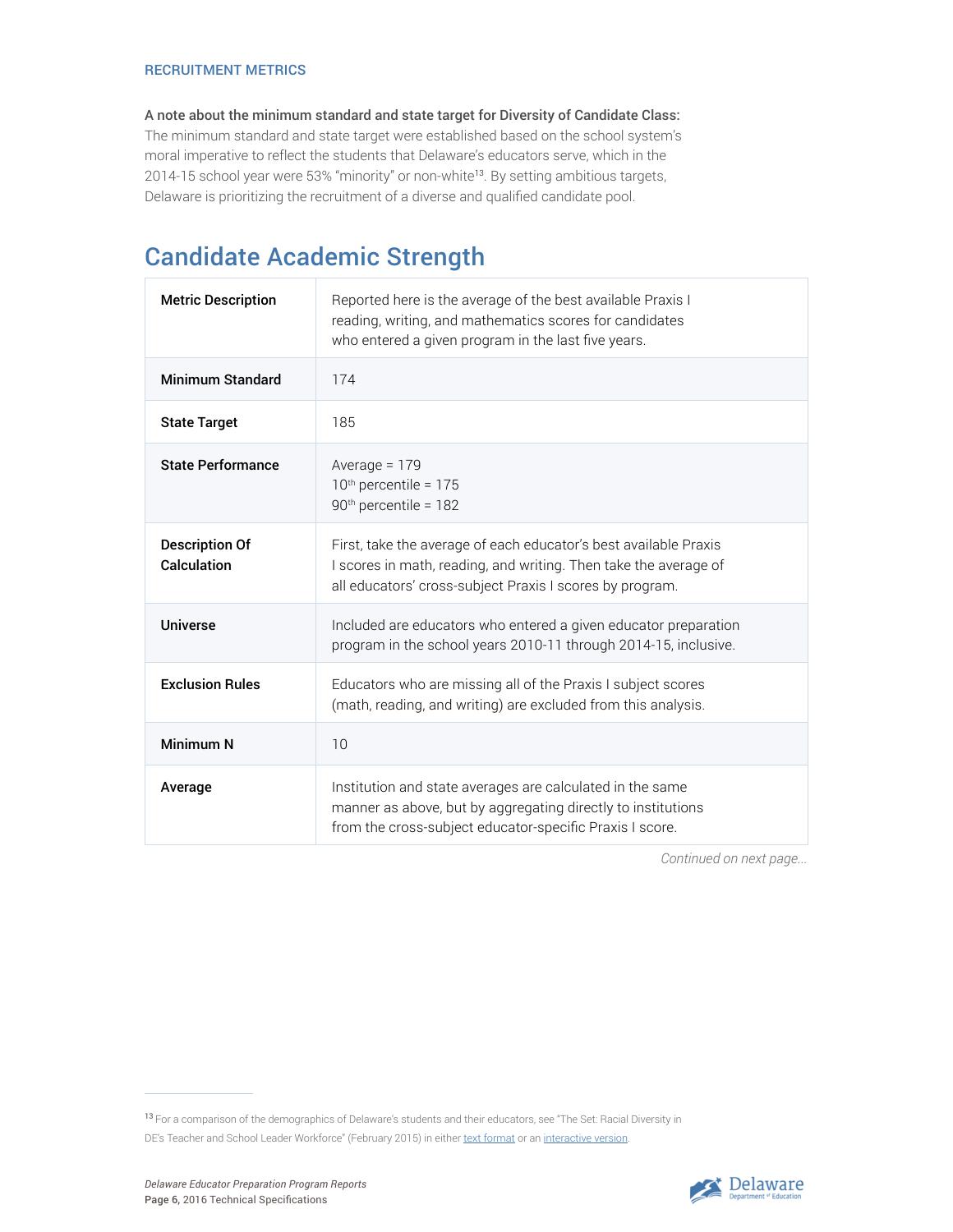#### RECRUITMENT METRICS

*Candidate Academic Strength continued...*

| <b>Example Calculation</b><br>An educator preparation program has 33 candidates who entered the<br>program in school years 2010-11 through 2014-15, inclusive. Of these,<br>30 candidates have at least one Praxis I subtest score (math, reading,<br>or writing). For each of the 30 teachers, the best available math, reading<br>and writing subtest scores are averaged. If a candidate has only one<br>Praxis I subtest score, then that is used as the candidate's average<br>Praxis I score. If a candidate has two Praxis I subtest scores, then the<br>average of the two scores is used as the candidate's average Praxis<br>I score. If a candidate has all three Praxis I subtest scores, then an<br>average of the three subtest scores is used as the candidate's average<br>Praxis I score. For example, a single teacher's Praxis I subtest scores<br>of 183, 185, and 180 in math, reading and writing, respectively, would<br>be averaged as follows: $(183 + 185 + 180)$ / 3 = 182.66. The average<br>scores of these 30 teachers are then averaged again, across teachers,<br>to produce an average score for each program. If this program's average<br>score were, for example, 180.5, the program would earn 59.1% of the<br>available points for this metric, or $(180.5 - 174)$ / $(185 - 174)$ using<br>the formula ([Value - Minimum Standard] / [Target - Standard]). |
|---------------------------------------------------------------------------------------------------------------------------------------------------------------------------------------------------------------------------------------------------------------------------------------------------------------------------------------------------------------------------------------------------------------------------------------------------------------------------------------------------------------------------------------------------------------------------------------------------------------------------------------------------------------------------------------------------------------------------------------------------------------------------------------------------------------------------------------------------------------------------------------------------------------------------------------------------------------------------------------------------------------------------------------------------------------------------------------------------------------------------------------------------------------------------------------------------------------------------------------------------------------------------------------------------------------------------------------------------------------------------------------------------|
|---------------------------------------------------------------------------------------------------------------------------------------------------------------------------------------------------------------------------------------------------------------------------------------------------------------------------------------------------------------------------------------------------------------------------------------------------------------------------------------------------------------------------------------------------------------------------------------------------------------------------------------------------------------------------------------------------------------------------------------------------------------------------------------------------------------------------------------------------------------------------------------------------------------------------------------------------------------------------------------------------------------------------------------------------------------------------------------------------------------------------------------------------------------------------------------------------------------------------------------------------------------------------------------------------------------------------------------------------------------------------------------------------|

A note about the minimum standard for Candidate Academic Strength: The minimum standard was set to the minimum passing Praxis I score for educator licensure in Delaware, as established by Delaware's Professional Standards Board (an average of 174 out of 190 across all three sections).

## Candidate Performance Metrics

### Content Readiness

| <b>Metric Description</b> | Reported here is the measure of candidates' content knowledge<br>for the subject(s) in which they will be/are certified to teach. |
|---------------------------|-----------------------------------------------------------------------------------------------------------------------------------|
| <b>Minimum Standard</b>   | 0.4                                                                                                                               |
| <b>State Target</b>       | 1.5                                                                                                                               |
| <b>State Performance</b>  | Average $= 1.2$<br>$10th$ percentile = $-0.2$<br>$90th$ percentile = 1.6                                                          |

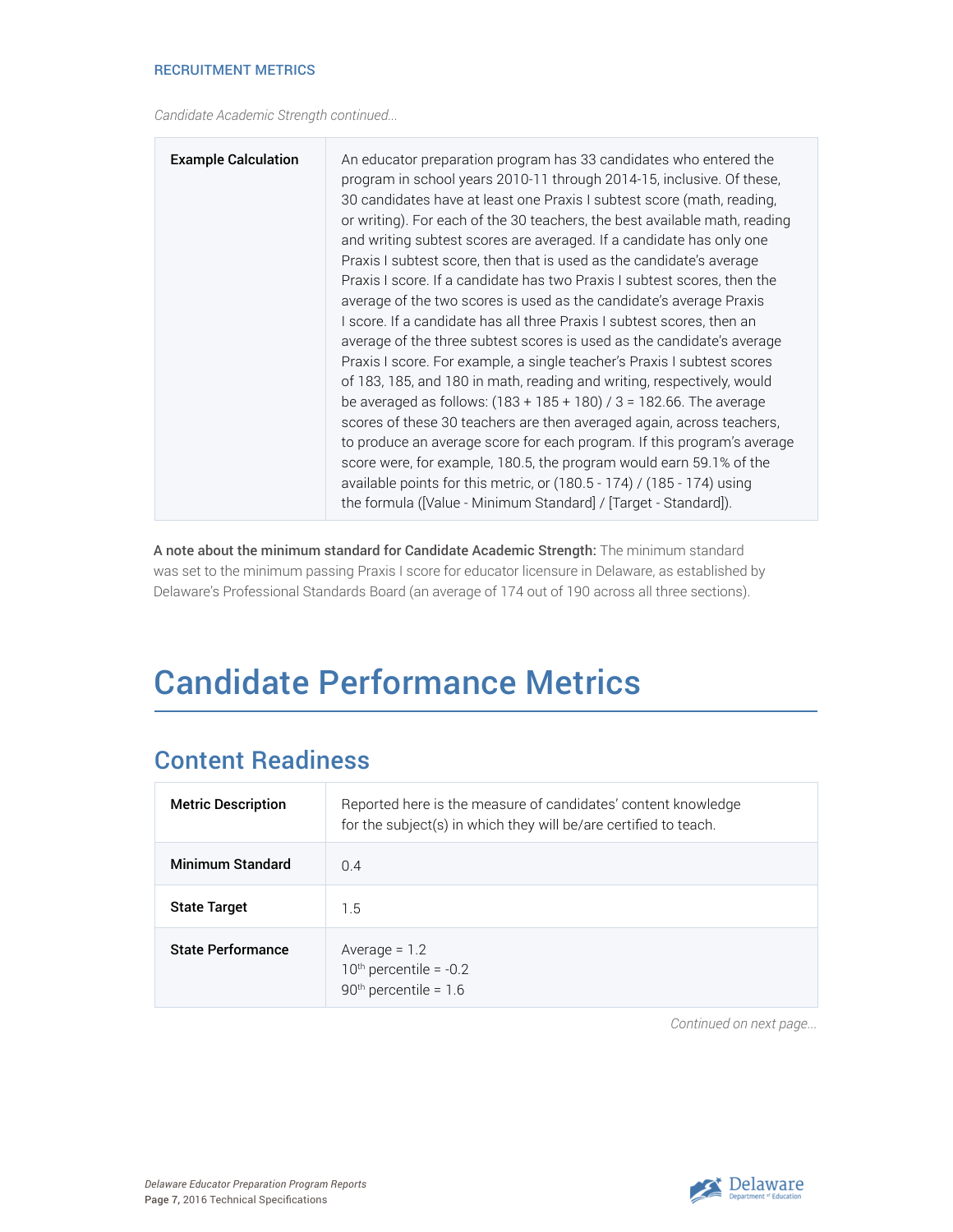#### CANDIDATE PERFORMANCE METRICS

*Content Readiness continued...*

| <b>Description Of</b><br>Calculation | First, standardize each educator's best available Praxis II subject score(s)<br>for the content area(s) in which they are/will be certified to teach. If a<br>candidate is/will be certified to teach in more than one content area,<br>then an average is taken of the candidate's standardized Praxis II scores<br>in the subject tests aligned to those content areas. Then, average all<br>educators' cross-subject standardized Praxis II scores by program.                                                                                                                                                                                                                                                                                                                                                                                                                                                                                                                                                                                                                                                                                                                                                                                                                                                                                                                                                                                                                                                                |
|--------------------------------------|----------------------------------------------------------------------------------------------------------------------------------------------------------------------------------------------------------------------------------------------------------------------------------------------------------------------------------------------------------------------------------------------------------------------------------------------------------------------------------------------------------------------------------------------------------------------------------------------------------------------------------------------------------------------------------------------------------------------------------------------------------------------------------------------------------------------------------------------------------------------------------------------------------------------------------------------------------------------------------------------------------------------------------------------------------------------------------------------------------------------------------------------------------------------------------------------------------------------------------------------------------------------------------------------------------------------------------------------------------------------------------------------------------------------------------------------------------------------------------------------------------------------------------|
| <b>Universe</b>                      | Included are educators who entered an educator preparation<br>program in the school years 2010-11 through 2014-15, inclusive.                                                                                                                                                                                                                                                                                                                                                                                                                                                                                                                                                                                                                                                                                                                                                                                                                                                                                                                                                                                                                                                                                                                                                                                                                                                                                                                                                                                                    |
| <b>Exclusion Rules</b>               | Educators who are missing scores for the Praxis II<br>subject test(s) in the content area(s) they are/will be<br>certified to teach are excluded from this analysis.                                                                                                                                                                                                                                                                                                                                                                                                                                                                                                                                                                                                                                                                                                                                                                                                                                                                                                                                                                                                                                                                                                                                                                                                                                                                                                                                                             |
| Minimum N                            | 10                                                                                                                                                                                                                                                                                                                                                                                                                                                                                                                                                                                                                                                                                                                                                                                                                                                                                                                                                                                                                                                                                                                                                                                                                                                                                                                                                                                                                                                                                                                               |
| Average                              | Institution and state averages are calculated in the same manner<br>as above, but by aggregating directly to institutions from the<br>cross-subject educator-specific standardized Praxis II scores.                                                                                                                                                                                                                                                                                                                                                                                                                                                                                                                                                                                                                                                                                                                                                                                                                                                                                                                                                                                                                                                                                                                                                                                                                                                                                                                             |
| <b>Example Calculation</b>           | An educator preparation program has 30 candidates who started the<br>program in the school years 2010-11 through 2014-15, inclusive. Of<br>these, 28 have available content knowledge (Praxis II) scores in the<br>subject area(s) in which they are/will be certified to teach. For each of<br>these 28 teachers, a standardized score is calculated using Delaware's<br>cut score <sup>14</sup> and the historical population standard deviation <sup>15</sup> on that<br>particular assessment. More specifically, the standardized score for<br>each candidate is calculated as follows: Candidate's standardized<br>score = (Candidate's best available score on the Praxis II subject test<br>for which s/he will be/are certified to teach - Delaware's cut score on<br>that assessment) / (Historical population standard deviation on that<br>assessment). As an example, an educator who plans to teach Physical<br>Education took the Physical Education: Content Knowledge Praxis<br>Il subject test and scored 163. This educator's standardized Praxis<br>Il score would then be 1.26 using the calculation (163 - 152) / (8.7).<br>The standardized scores of the 28 teachers are then averaged across<br>teachers to produce an average score for Content Readiness. If this<br>program's average score were, for example, 0.59, the program would earn<br>17.3% of the available points for this metric, or (0.59 - 0.4) / (1.5 - 0.4)<br>using the formula ([Value - Minimum Standard] / [Target - Standard]). |



<sup>14</sup> Retrieved from ["Delaware Test Requirements"](https://www.ets.org/praxis/de/requirements/) (2016).

<sup>15</sup> Retrieved from "[Technical Manual for the Praxis Series and Related Assessments](https://www.ets.org/s/praxis/pdf/technical_manual.pdf)" (2015, pp. 53-59)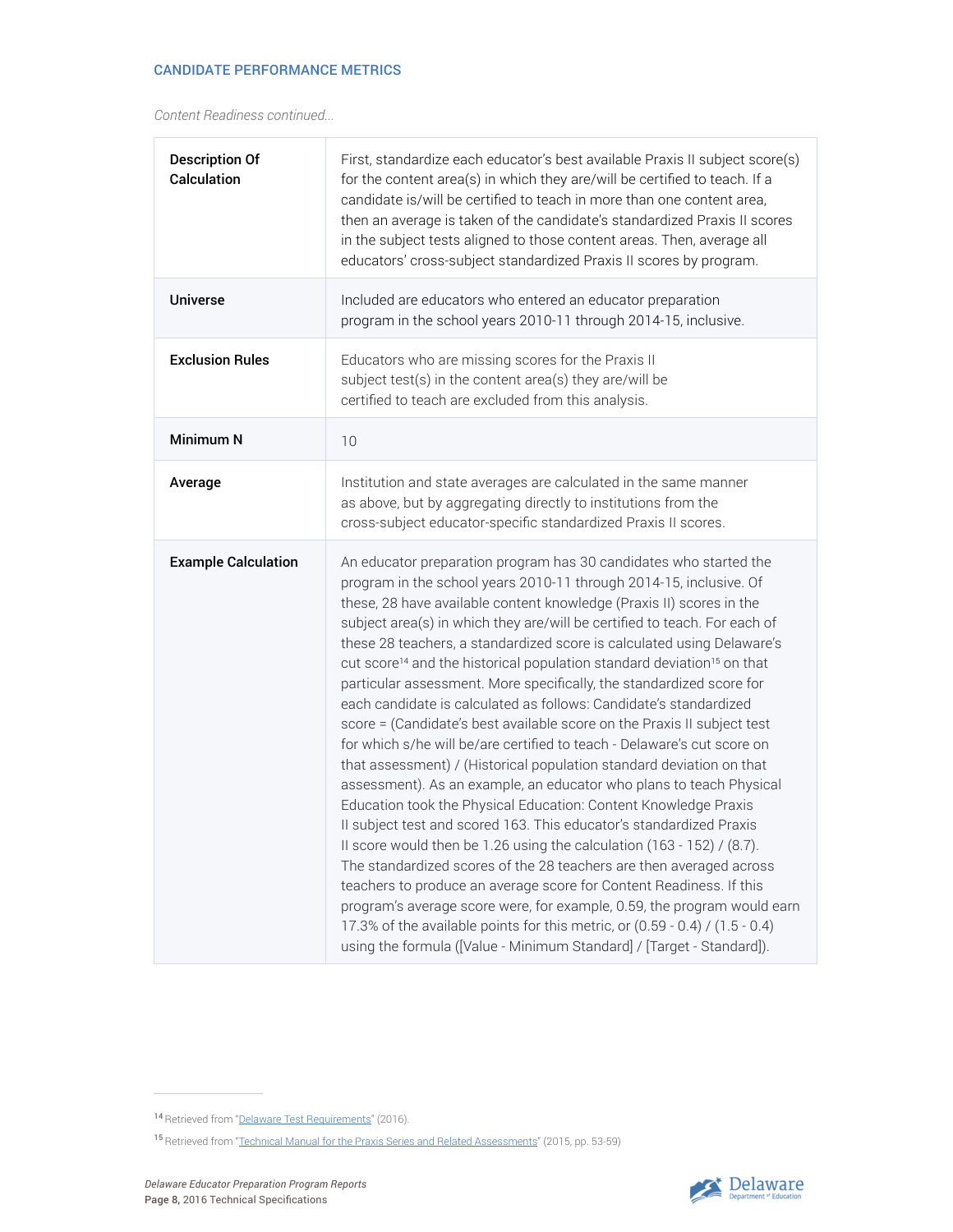### Performance Assessment

| <b>Metric Description</b> | Reported here are the average performance assessment          |
|---------------------------|---------------------------------------------------------------|
|                           | score(s) for all graduates. This metric is not calculated for |
|                           | the 2016 program reports. Data are not yet available.         |

## Placement Metrics

### Placement Rate Overall

| <b>Metric Description</b>            | Reported here is the rate at which graduates begin working<br>as a teacher or specialist within one year of graduation.                                                                                                                                                                                                                                                                                                                                                                                                                                                                                                                                                                                                                                                                                             |
|--------------------------------------|---------------------------------------------------------------------------------------------------------------------------------------------------------------------------------------------------------------------------------------------------------------------------------------------------------------------------------------------------------------------------------------------------------------------------------------------------------------------------------------------------------------------------------------------------------------------------------------------------------------------------------------------------------------------------------------------------------------------------------------------------------------------------------------------------------------------|
| Minimum Standard                     | 30%                                                                                                                                                                                                                                                                                                                                                                                                                                                                                                                                                                                                                                                                                                                                                                                                                 |
| <b>State Target</b>                  | 85%                                                                                                                                                                                                                                                                                                                                                                                                                                                                                                                                                                                                                                                                                                                                                                                                                 |
| <b>State Performance</b>             | Average = $71%$<br>$10th$ percentile = 53%<br>90 <sup>th</sup> percentile = 100%                                                                                                                                                                                                                                                                                                                                                                                                                                                                                                                                                                                                                                                                                                                                    |
| <b>Description Of</b><br>Calculation | First, educator preparation programs reported the number of students<br>who graduated in school year 2014-15 and were subsequently employed<br>as an educator outside of Delaware. Then, Delaware's administrative<br>records were used to count the graduates who graduated in school<br>year 2014-15 and were subsequently employed in public education in<br>Delaware in any capacity or location in the 2015-16 school year. The<br>number of graduates placed overall for each program is calculated by<br>taking the sum of graduates employed as an educator outside Delaware<br>and those employed as an educator in Delaware. Then to calculate the<br>placement rate overall, the total number of graduates placed overall is<br>divided by the number of graduates reported for the 2014-15 school year. |
| Universe                             | Included are educators who graduated from an educator<br>preparation program in the 2014-15 school year and entered<br>the education profession in the 2015-16 school year.                                                                                                                                                                                                                                                                                                                                                                                                                                                                                                                                                                                                                                         |
| <b>Exclusion Rules</b>               | None                                                                                                                                                                                                                                                                                                                                                                                                                                                                                                                                                                                                                                                                                                                                                                                                                |

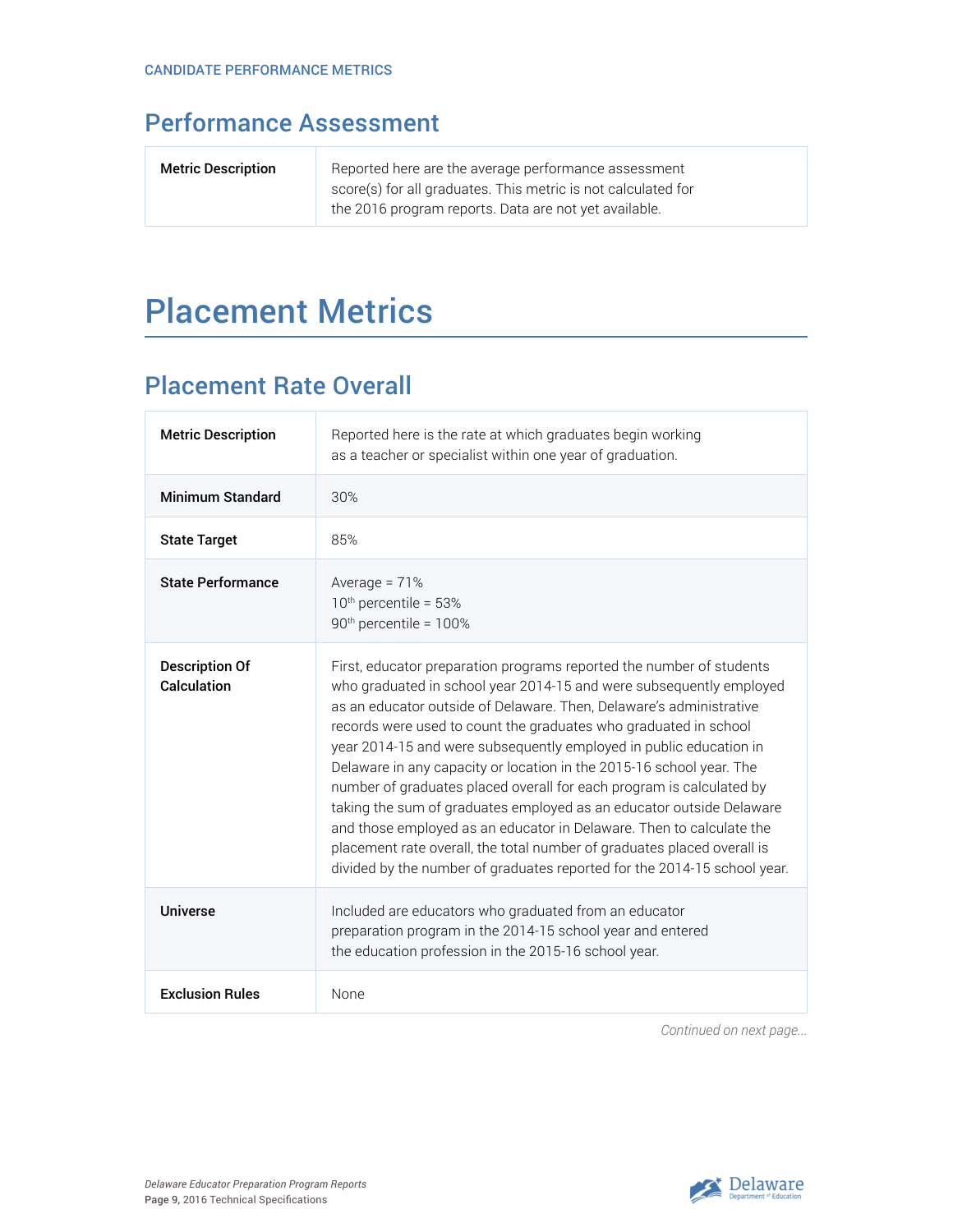#### PLACEMENT METRICS

*Placement Rate Overall continued...*

| Minimum N                  | 10                                                                                                                                                                                                                                                                                                                                                                                                                                                                                                                                                                                                                                                                                                                                                                                                                                                                                                                                                    |
|----------------------------|-------------------------------------------------------------------------------------------------------------------------------------------------------------------------------------------------------------------------------------------------------------------------------------------------------------------------------------------------------------------------------------------------------------------------------------------------------------------------------------------------------------------------------------------------------------------------------------------------------------------------------------------------------------------------------------------------------------------------------------------------------------------------------------------------------------------------------------------------------------------------------------------------------------------------------------------------------|
| Average                    | Institution and state averages are calculated in the<br>same manner as above, but represent the rate for each<br>institution or the state as a whole, respectively.                                                                                                                                                                                                                                                                                                                                                                                                                                                                                                                                                                                                                                                                                                                                                                                   |
| <b>Example Calculation</b> | An educator preparation program reports to the Delaware Department<br>of Education that 100 teachers completed its program in the 2014-15<br>school year and that 30 of those graduates were placed in education<br>roles outside of Delaware within one year of completing the program.<br>Additionally, the Delaware Department of Education has record of 15<br>of the program's 2014-15 graduates entering the public education<br>workforce in Delaware within one year of completing the program.<br>Therefore, the total number of placed graduates for this program is<br>$30 + 15 = 45$ . Placement Rate Overall is calculated as the number<br>of placed graduates divided by the total number of graduates and<br>is therefore $45/100 = 45\%$ . This program would earn 27.3% of the<br>points available for this metric, or $(45\% - 30\%)$ / $(85\% - 30\%)$ using<br>the formula ( [Value - Minimum Standard] / [Target - Standard] ). |

### Placement Rate in Delaware

| <b>Metric Description</b> | Reported here is the rate at which graduates begin working as a teacher<br>or specialist in public schools in Delaware within one year of graduation. |
|---------------------------|-------------------------------------------------------------------------------------------------------------------------------------------------------|
| <b>Minimum Standard</b>   | 25%                                                                                                                                                   |
| <b>State Target</b>       | 75%                                                                                                                                                   |
| <b>State Performance</b>  | Average = $48\%$<br>$10th$ percentile = 26%<br>$90th$ percentile = 100%                                                                               |

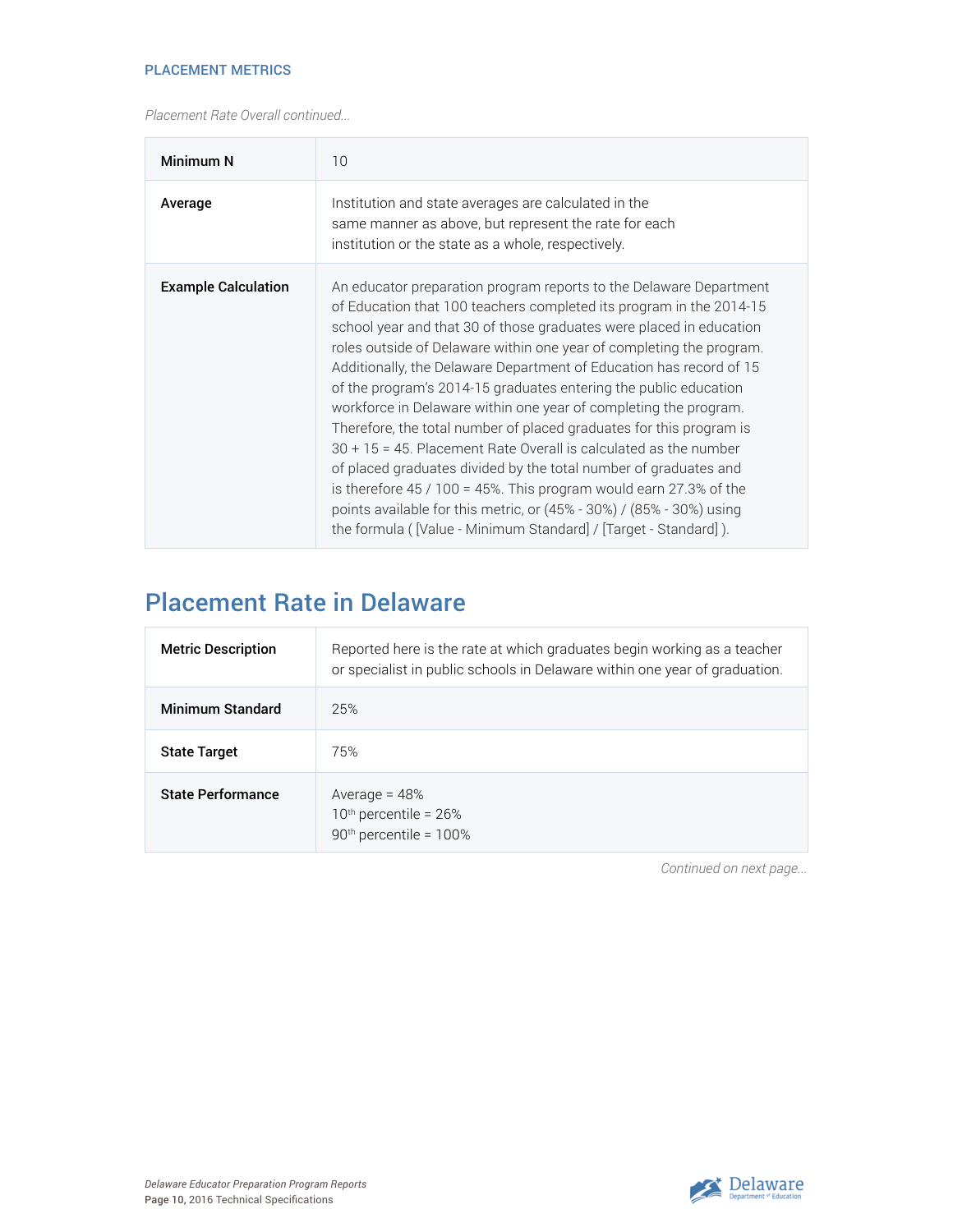*Placement Rate in Delaware continued...*

| <b>Description Of</b><br>Calculation | First, educator preparation programs reported their number of<br>graduates for the 2010-11 through 2014-15 school years. Then,<br>Delaware's administrative records were used to determine how<br>many of these graduates were employed in public education in<br>Delaware in any capacity or location by the subsequent fall following<br>their graduation (e.g. a student who graduated in the 2011-12 and<br>began teaching by the fall of 2013 would be considered placed) <sup>16</sup> .<br>To calculate the rate of placement in Delaware, divide the number of<br>graduates placed in Delaware by the total number of graduates. |
|--------------------------------------|------------------------------------------------------------------------------------------------------------------------------------------------------------------------------------------------------------------------------------------------------------------------------------------------------------------------------------------------------------------------------------------------------------------------------------------------------------------------------------------------------------------------------------------------------------------------------------------------------------------------------------------|
| <b>Universe</b>                      | Included are educators who graduated from an identified<br>educator preparation program in the 2010-11 through 2014-<br>15 school years and entered the education profession<br>in Delaware within one year of graduation.                                                                                                                                                                                                                                                                                                                                                                                                               |
| <b>Exclusion Rules</b>               | None                                                                                                                                                                                                                                                                                                                                                                                                                                                                                                                                                                                                                                     |
| Minimum N                            | 10                                                                                                                                                                                                                                                                                                                                                                                                                                                                                                                                                                                                                                       |
| Average                              | Institution and state averages are calculated in the<br>same manner as above, but represent the rate for each<br>institution or the state as a whole, respectively.                                                                                                                                                                                                                                                                                                                                                                                                                                                                      |
| <b>Example Calculation</b>           | An educator preparation program reports to the Delaware Department<br>of Education that 250 teachers completed its program in the 2010-11<br>through 2014-15 school years. The Delaware Department of Education<br>has record of 95 graduates of that program entering the public education<br>workforce in Delaware within one year of graduation. The placement<br>rate in Delaware is therefore 95 / 250 = 38%. This program would earn<br>28.9% of the points available for this metric, or (38% - 25%) / (75% - 30%)<br>using the formula ( [Value - Minimum Standard] / [Target - Standard] ).                                     |

### Placement Rate in Delaware High Needs Schools

| <b>Metric Description</b> | Reported here is the proportion of graduates who begin<br>working as a teacher or specialist in Delaware in a state-<br>identified high needs school within one year of graduation. |
|---------------------------|-------------------------------------------------------------------------------------------------------------------------------------------------------------------------------------|
| <b>Minimum Standard</b>   | 15%                                                                                                                                                                                 |



<sup>&</sup>lt;sup>16</sup> Due to data limitations, there is an exception for those who graduated in 2014-15 in that only those who were employed in public education in Delaware in any capacity or location by the fall of 2015 are counted as placed.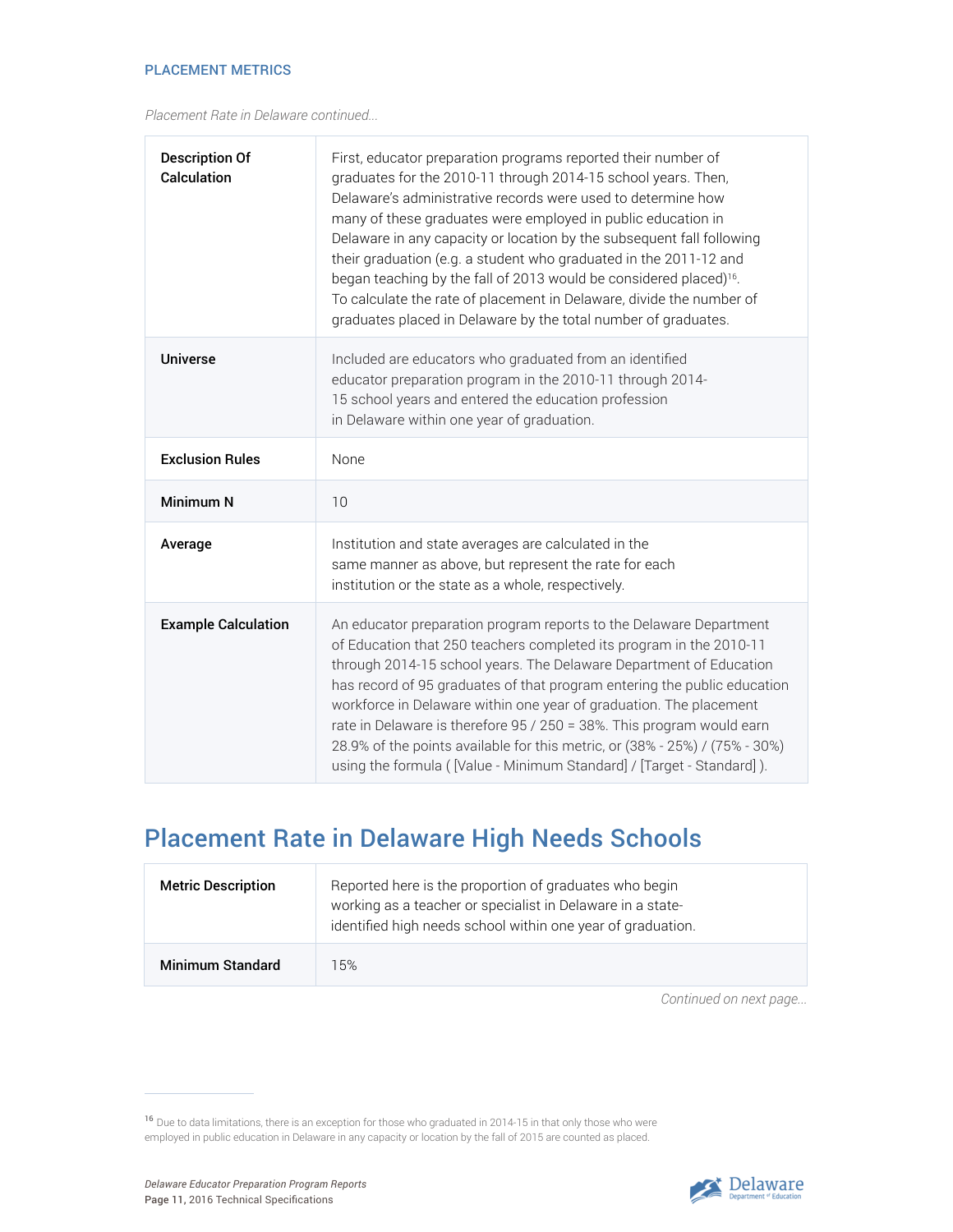#### PLACEMENT METRICS

| Placement Rate in Delaware High Needs Schools continued |
|---------------------------------------------------------|
|---------------------------------------------------------|

| <b>State Target</b>           | 35%                                                                                                                                                                                                                                                                                                                                                                                                                                                                                                                                                                                                                                                                                                                                                                                                                                                                                                                      |
|-------------------------------|--------------------------------------------------------------------------------------------------------------------------------------------------------------------------------------------------------------------------------------------------------------------------------------------------------------------------------------------------------------------------------------------------------------------------------------------------------------------------------------------------------------------------------------------------------------------------------------------------------------------------------------------------------------------------------------------------------------------------------------------------------------------------------------------------------------------------------------------------------------------------------------------------------------------------|
| <b>State Performance</b>      | Average = $25%$<br>$10th$ percentile = $0th$<br>90 <sup>th</sup> percentile = 36%                                                                                                                                                                                                                                                                                                                                                                                                                                                                                                                                                                                                                                                                                                                                                                                                                                        |
| Description of<br>Calculation | First, educator preparation programs reported their number of<br>graduates for the 2010-11 through 2014-15 school years. Then,<br>Delaware's administrative records were used to determine the number<br>of graduates placed in Delaware, that is, how many of these graduates<br>were employed in public education in Delaware in any capacity or<br>location by the subsequent fall following their graduation (e.g. a<br>student who graduated in the 2011-12 and begun teaching by the fall<br>of 2013 would be considered placed). Then, Delaware's administrative<br>records were used to determine how many of these graduates<br>placed in Delaware were employed in any capacity in a high needs<br>school in Delaware. To calculate the rate of placement in Delaware<br>high needs school, the number of graduates placed in a high needs<br>school is divided by the number of graduates placed in Delaware. |
| <b>Universe</b>               | Included are educators who graduated from an identified<br>educator preparation program in the 2010-11 through 2014-<br>15 school years and entered the education profession<br>in Delaware within one year of graduation.                                                                                                                                                                                                                                                                                                                                                                                                                                                                                                                                                                                                                                                                                               |
| <b>Exclusion Rules</b>        | None                                                                                                                                                                                                                                                                                                                                                                                                                                                                                                                                                                                                                                                                                                                                                                                                                                                                                                                     |
| <b>Minimum N</b>              | 10                                                                                                                                                                                                                                                                                                                                                                                                                                                                                                                                                                                                                                                                                                                                                                                                                                                                                                                       |
| Average                       | Institution and state averages are calculated in the<br>same manner as above, but represent the rate for each<br>institution or the state as a whole, respectively.                                                                                                                                                                                                                                                                                                                                                                                                                                                                                                                                                                                                                                                                                                                                                      |
| <b>Example Calculation</b>    | An educator preparation program reports to the Delaware Department<br>of Education that 250 teachers completed its program in the 2010-11<br>through 2014-15 school years, inclusive. The Delaware Department<br>of Education has record of 95 graduates of that program entering<br>the public education workforce in Delaware within one year of<br>graduation. Of these 95, 20 were first employed by a state-identified<br>high needs school. The rate of Placement in Delaware High Needs<br>Schools is therefore 20 / 95 = 21%. This program would earn 30% of<br>the points available for this metric, or (21% - 15%) / (35% - 15%) using<br>the formula ( [Value - Minimum Standard] / [Target - Standard] ).                                                                                                                                                                                                    |

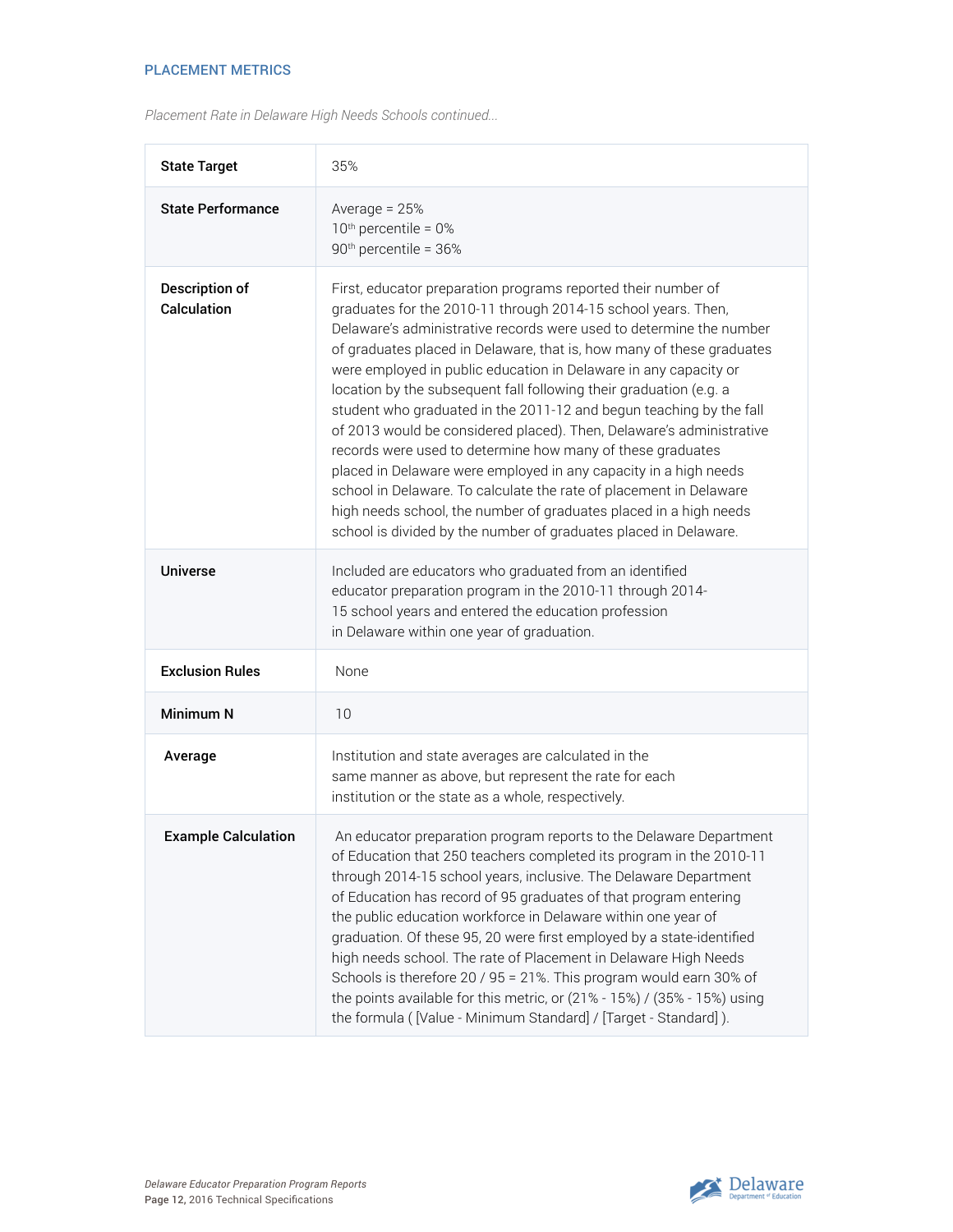## Retention Metrics

### Retention Beyond Year One

| <b>Metric Description</b>            | Reported here is the proportion of graduates placed in<br>Delaware who continue working in public education in<br>Delaware beyond their first year of employment.                                                                                                                                                                                                                                                                                                            |
|--------------------------------------|------------------------------------------------------------------------------------------------------------------------------------------------------------------------------------------------------------------------------------------------------------------------------------------------------------------------------------------------------------------------------------------------------------------------------------------------------------------------------|
| <b>Minimum Standard</b>              | 80%                                                                                                                                                                                                                                                                                                                                                                                                                                                                          |
| <b>State Target</b>                  | 95%                                                                                                                                                                                                                                                                                                                                                                                                                                                                          |
| <b>State Performance</b>             | Average = $98%$<br>10 <sup>th</sup> percentile = 96%<br>90 <sup>th</sup> percentile = 100%                                                                                                                                                                                                                                                                                                                                                                                   |
| <b>Description Of</b><br>Calculation | First, identify graduates of a program whose first year of teaching<br>in Delaware was in the 2010-11 through 2014-15 school years<br>(t). Then, to assess beyond year one retention rate, identify<br>if the educator was present, in any employment capacity or<br>location in Delaware, in the following fall's snapshot <sup>17</sup> (t+1).                                                                                                                             |
| Universe                             | Included are educators who graduated from an<br>identified educator preparation program in the 2010-<br>11 through 2014-15 school years, inclusive.                                                                                                                                                                                                                                                                                                                          |
| <b>Exclusion Rules</b>               | None                                                                                                                                                                                                                                                                                                                                                                                                                                                                         |
| Minimum N                            | 10                                                                                                                                                                                                                                                                                                                                                                                                                                                                           |
| Average                              | Institution and state averages are calculated in the<br>same manner as above, but represent the rate for each<br>institution or the state as a whole, respectively.                                                                                                                                                                                                                                                                                                          |
| <b>Example Calculation</b>           | An educator preparation program graduates 30 students between<br>2010-11 through 2014-15, inclusive, and 25 (83%) continue<br>working in public education in Delaware the school year after the<br>school year in which they are first employed in or after the year of<br>their graduation. This program would earn 20.0% of the available<br>points for this metric, or (83% - 80%) / (95% - 80%) using the<br>formula ([Value - Minimum Standard] / [Target - Standard]). |



<sup>17</sup> The snapshot is taken from Delaware's statewide human resources data system, PHRST. This snapshot is taken each year in October or November and identifies all educators employed in the state at that point in time.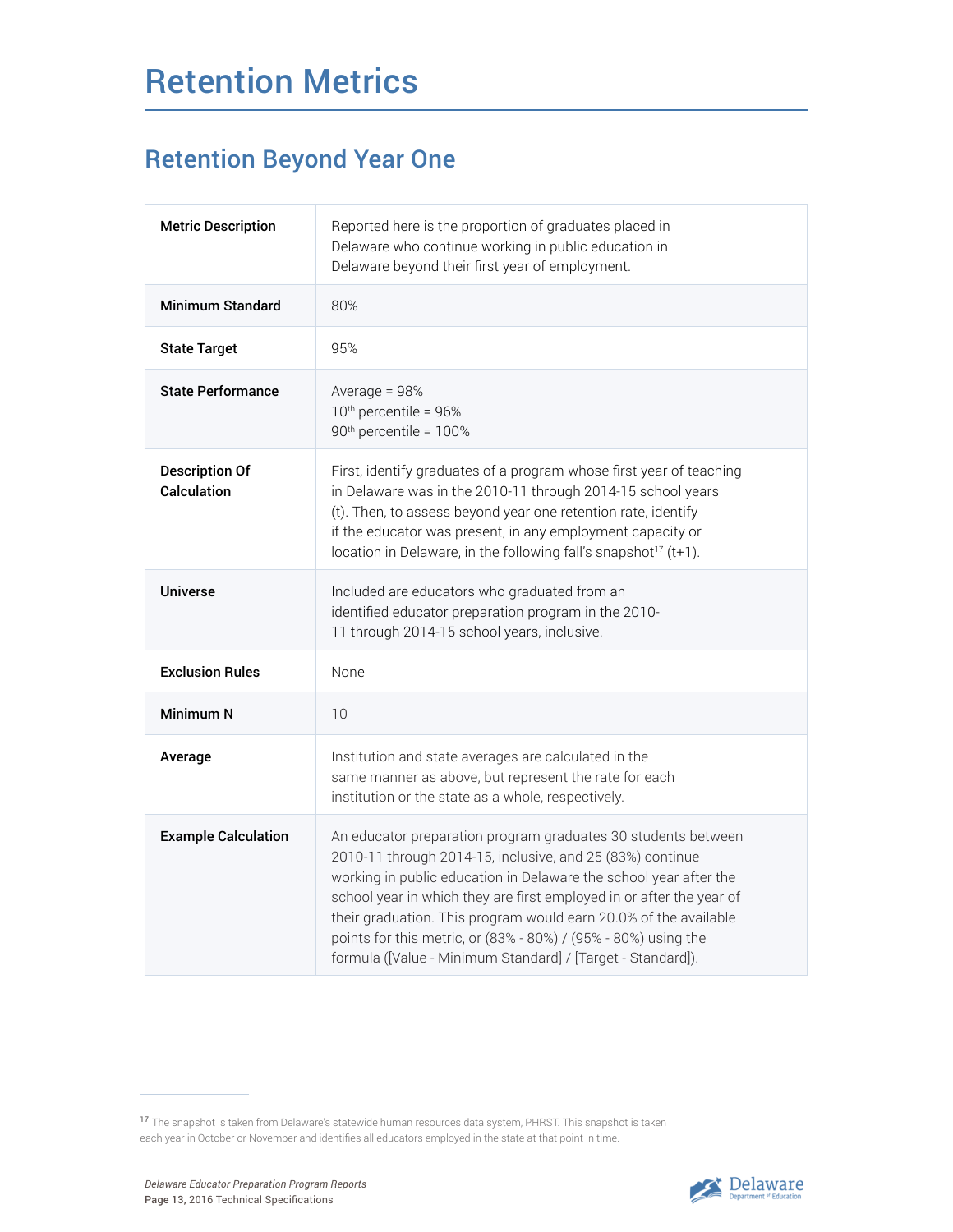### Retention Beyond Year Three

| <b>Metric Description</b>            | Reported here is the proportion of graduates placed in<br>Delaware who continue working in public education in<br>Delaware beyond their third year of employment.                                                                                                                                                                                                                                                                                                                                                     |
|--------------------------------------|-----------------------------------------------------------------------------------------------------------------------------------------------------------------------------------------------------------------------------------------------------------------------------------------------------------------------------------------------------------------------------------------------------------------------------------------------------------------------------------------------------------------------|
| <b>Minimum Standard</b>              | 65%                                                                                                                                                                                                                                                                                                                                                                                                                                                                                                                   |
| <b>State Target</b>                  | 85%                                                                                                                                                                                                                                                                                                                                                                                                                                                                                                                   |
| <b>State Performance</b>             | Average = $79%$<br>10 <sup>th</sup> percentile = 69%<br>90 <sup>th</sup> percentile = 100%                                                                                                                                                                                                                                                                                                                                                                                                                            |
| <b>Description Of</b><br>Calculation | First, identify graduates of a program whose first year of teaching in<br>Delaware was in the 2010-11 through 2012-13 school years (t). Then,<br>to assess beyond year three retention rate, identify if the educator<br>was present, in any employment capacity or location in Delaware, in<br>the following fall's snapshot <sup>17</sup> (t+1), as well as if the educator was<br>consecutively present for the following two fall snapshots (t+2 and t+3).                                                        |
| <b>Universe</b>                      | Included are educators who graduated from an<br>identified educator preparation program in the 2010-<br>11 through 2012-13 school years, inclusive.                                                                                                                                                                                                                                                                                                                                                                   |
| <b>Exclusion Rules</b>               | None                                                                                                                                                                                                                                                                                                                                                                                                                                                                                                                  |
| <b>Minimum N</b>                     | 10                                                                                                                                                                                                                                                                                                                                                                                                                                                                                                                    |
| Average                              | Institution and state averages are calculated in the<br>same manner as above, but represent the rate for each<br>institution or the state as a whole, respectively.                                                                                                                                                                                                                                                                                                                                                   |
| <b>Example Calculation</b>           | An educator preparation program graduates 20 students between<br>2010-11 through 2012-13, inclusive, and 15 (75%) continue working in<br>public education in Delaware the school year after the school year in<br>which they are first employed in or after the year of their graduation<br>and for three consecutive years after that. This program would earn<br>50% of the available points for this metric, or (75% - 65%) / (85% - 65%)<br>using the formula ([Value - Minimum Standard] / [Target - Standard]). |



<sup>17</sup> The snapshot is taken from Delaware's statewide human resources data system, PHRST. This snapshot is taken each year in October or November and identifies all educators employed in the state at that point in time.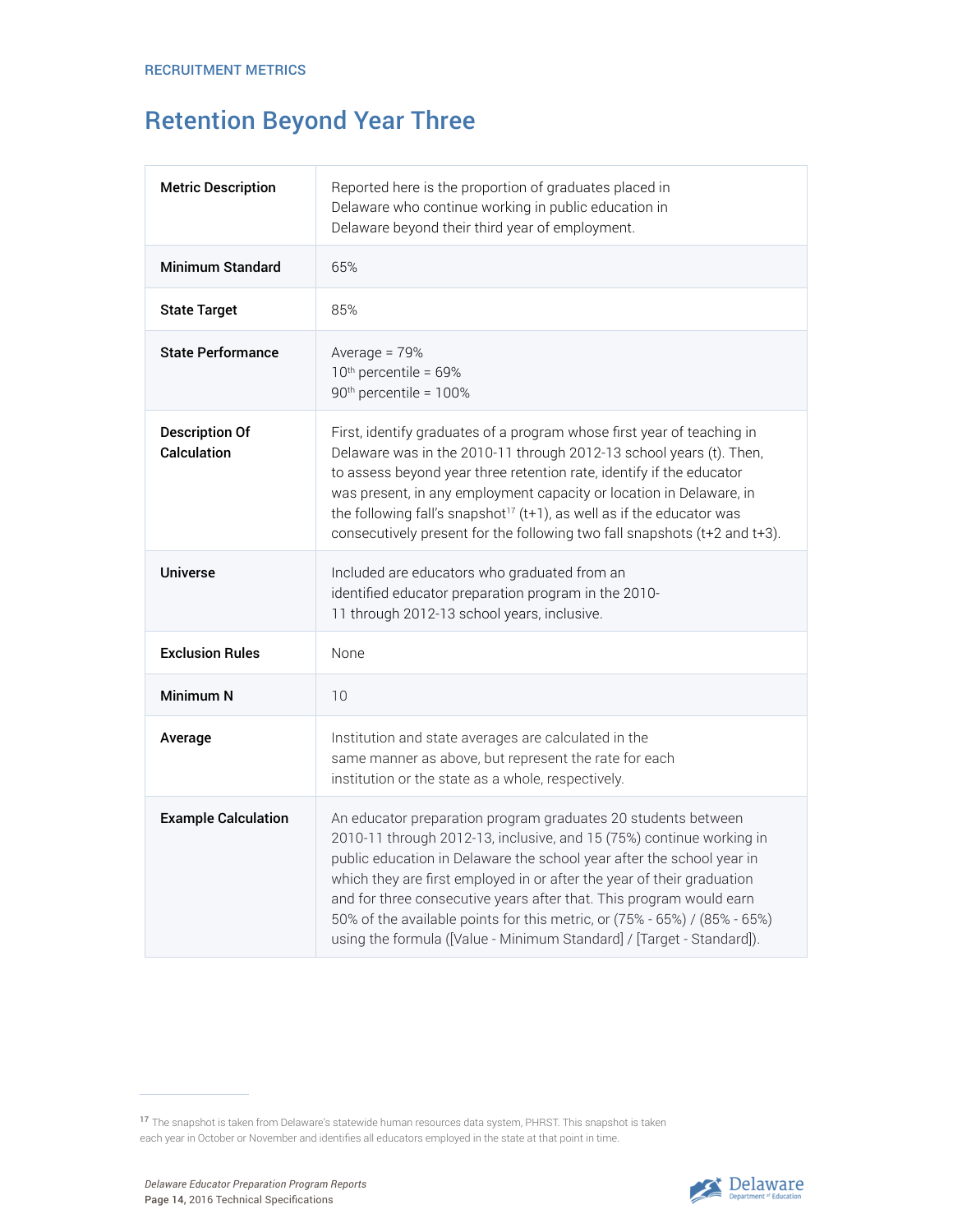## Graduate Performance Metrics

### Student Improvement Component Ratings

| <b>Metric Description</b>            | Reported here is the performance of graduates on the<br>Student Improvement Component of their evaluation<br>using multiple measures of student growth.                                                                                                                                                                                                                                                                                                                                                                                                                                                                                                                                                                                                                                                                                                                                                                                                                                                                                                                                                                                                                                                                                                                                                                                                                                                                                                                                                                                                                                                                                                                                                                                                                                                                                                                                                                                                                                                                                      |
|--------------------------------------|----------------------------------------------------------------------------------------------------------------------------------------------------------------------------------------------------------------------------------------------------------------------------------------------------------------------------------------------------------------------------------------------------------------------------------------------------------------------------------------------------------------------------------------------------------------------------------------------------------------------------------------------------------------------------------------------------------------------------------------------------------------------------------------------------------------------------------------------------------------------------------------------------------------------------------------------------------------------------------------------------------------------------------------------------------------------------------------------------------------------------------------------------------------------------------------------------------------------------------------------------------------------------------------------------------------------------------------------------------------------------------------------------------------------------------------------------------------------------------------------------------------------------------------------------------------------------------------------------------------------------------------------------------------------------------------------------------------------------------------------------------------------------------------------------------------------------------------------------------------------------------------------------------------------------------------------------------------------------------------------------------------------------------------------|
| <b>Minimum Standard</b>              | 20%                                                                                                                                                                                                                                                                                                                                                                                                                                                                                                                                                                                                                                                                                                                                                                                                                                                                                                                                                                                                                                                                                                                                                                                                                                                                                                                                                                                                                                                                                                                                                                                                                                                                                                                                                                                                                                                                                                                                                                                                                                          |
| <b>State Target</b>                  | 70%                                                                                                                                                                                                                                                                                                                                                                                                                                                                                                                                                                                                                                                                                                                                                                                                                                                                                                                                                                                                                                                                                                                                                                                                                                                                                                                                                                                                                                                                                                                                                                                                                                                                                                                                                                                                                                                                                                                                                                                                                                          |
| <b>State Performance</b>             | Average = $48%$<br>$15th$ percentile = 0%<br>95 <sup>th</sup> percentile = 67%                                                                                                                                                                                                                                                                                                                                                                                                                                                                                                                                                                                                                                                                                                                                                                                                                                                                                                                                                                                                                                                                                                                                                                                                                                                                                                                                                                                                                                                                                                                                                                                                                                                                                                                                                                                                                                                                                                                                                               |
| <b>Description Of</b><br>Calculation | First, each educator's performance level is identified using the Student<br>Improvement Component of all available DPAS-II <sup>18</sup> evaluations. Then,<br>the marginal effect of each program on educators' odds of being<br>rated "Exceeds" on this component is modeled in a multilevel, mixed<br>effects logistic regression. This model adjusts for differences in<br>educator experience, grade-level taught, DPAS-II educator group <sup>19</sup><br>and school demographics. The model also includes a school<br>effect to mitigate systematic differences in ratings across schools.<br>Results are reported as predicted probabilities for educators in<br>each program with 0-2 years of experience, in educator group 2 <sup>20</sup> , in<br>middle grades, in classrooms with average levels of poverty, students<br>with disabilities, English language learners, and white students.<br>Specifically, the distributions of teachers' DPAS-II Student Improvement<br>Component results were compared by pathway using multi-level<br>ordinal regression for C ordered categories with the form:<br>$Y_{tic} = X'_{tic} \beta + T'_{ic} \tau + \lambda_{tc} + \varepsilon_{tic}$<br>Where $Y_{tic}$ is the average DPAS-II Student Improvement Component<br>score at time t for teacher j in school $c$ , $X'_{\text{nc}}$ is a vector of fixed<br>effects for the average demographic characteristics of students<br>taught at time $t$ by teacher $j$ in school $c$ multiplied by a vector of<br>regression coefficients $\beta$ , $T'_{k}$ is a vector of fixed effects for teacher<br>experience, placement and evaluation characteristics for teacher $j$<br>in school c multiplied by a vector of regression coefficients $\tau$ , $\lambda_{\kappa}$ is<br>a random school effect distributed as $N(0,\Lambda)$ where $\Lambda$ reflects an<br>unstructured correlation for repeated measures, and $\varepsilon_{tc}$ is a teacher<br>residual term distributed as $N(0,\Sigma)$ where $\Sigma$ is an error matrix. |



<sup>&</sup>lt;sup>18</sup> DPAS-II is Delaware's educator evaluation system. More information can be found by visiting the following [website.](http://www.doe.k12.de.us/domain/375)

<sup>&</sup>lt;sup>19</sup> Educator group determines applicable measures that can be used to set goals in the Student Improvement Component. More information can be found by visiting the following [website](http://www.doe.k12.de.us/cms/lib09/DE01922744/Centricity/Domain/375/2016 DPAS II Guide for Teachers_RevisedJN.pdf).

<sup>20</sup> Educator group 2 includes any educator who generally reports student grades for at least 10 students in any subject or grade

where state assessments in reading and mathematics are not administered and/or a Measure B assessment is available.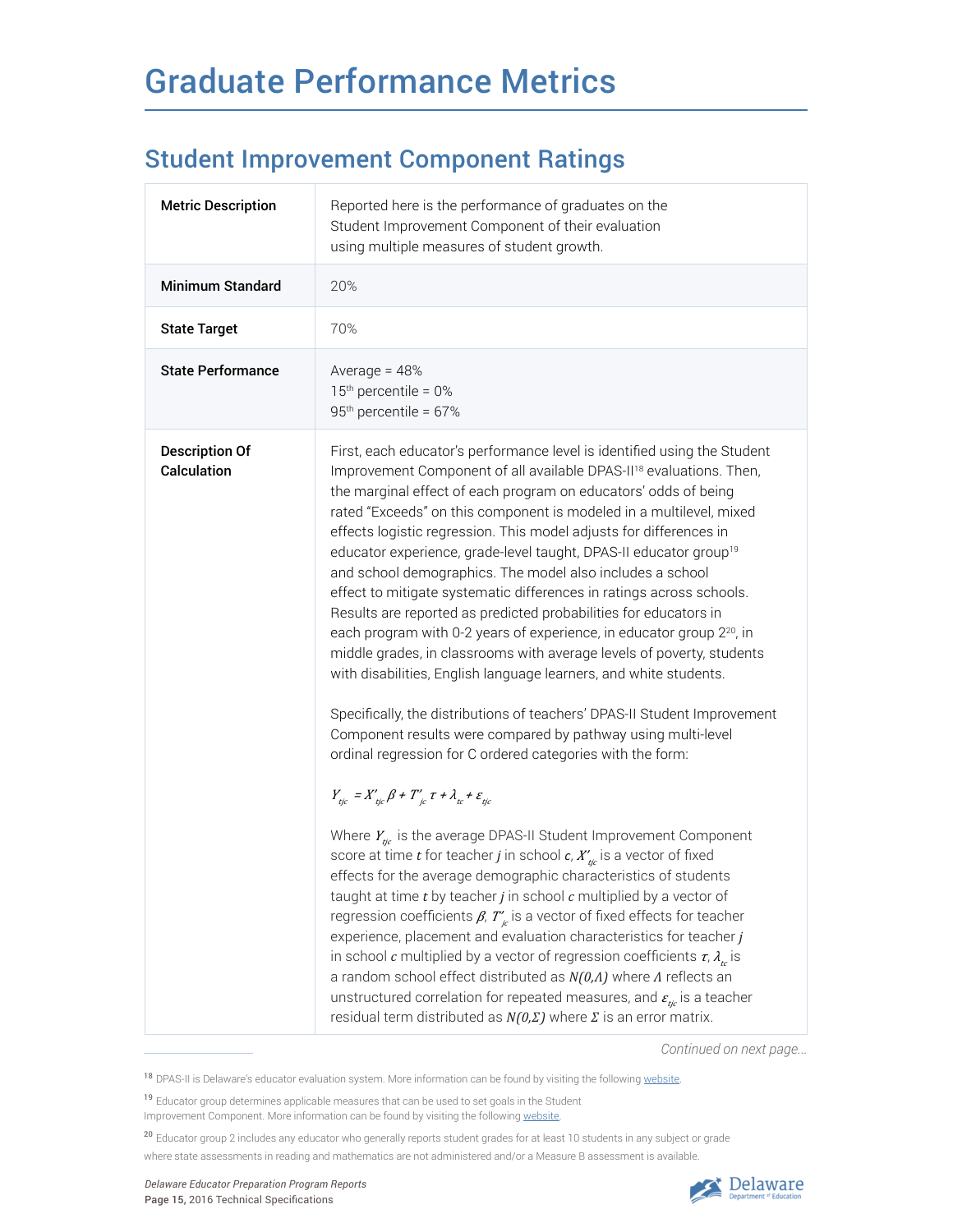*Student Improvement Component Ratings continued...*

| <b>Universe</b>            | Included are educators who graduated from an identified educator<br>preparation program in school years 2011-12 through 2013-14.<br>DPAS-II Student Improvement Component measures include all<br>available evaluation records for graduates in this time frame.                                                                                                                                                                                                                                                                                                                                                                                                                                                                  |
|----------------------------|-----------------------------------------------------------------------------------------------------------------------------------------------------------------------------------------------------------------------------------------------------------------------------------------------------------------------------------------------------------------------------------------------------------------------------------------------------------------------------------------------------------------------------------------------------------------------------------------------------------------------------------------------------------------------------------------------------------------------------------|
| <b>Exclusion Rules</b>     | Excluded are graduates who took teaching positions outside<br>of Delaware, as they would not have DPAS-II evaluations.                                                                                                                                                                                                                                                                                                                                                                                                                                                                                                                                                                                                            |
| Minimum N                  | 10                                                                                                                                                                                                                                                                                                                                                                                                                                                                                                                                                                                                                                                                                                                                |
| Average                    | Institution and state averages are calculated in the same manner<br>as above, but represent the predicted value for each institution or<br>the conditional mean for the state as a whole, respectively.                                                                                                                                                                                                                                                                                                                                                                                                                                                                                                                           |
| <b>Example Calculation</b> | An educator preparation program graduates 30 students between<br>2011-12 and 2013-14, inclusively. These 30 graduates have a total<br>of 72 evaluation records, and 55% of these records are estimated to<br>be rated as "Exceeds" on the Student Improvement Component after<br>adjusting for differences in the percent of students in poverty and with<br>disabilities, as well as the percent that are English Language Learners<br>and white, and the teachers' years of experience, grade level taught<br>and DPAS-II educator group. Thus, this program would earn 70% of<br>the available points for this metric, or $(55% - 20%) / (70% - 20%)$ using<br>the formula ([Value - Minimum Standard] / [Target - Standard]). |

### Student Growth Outcomes

| <b>Metric Description</b> | Reported here is the average impact of graduates on the<br>growth of their students in English and/or math. |
|---------------------------|-------------------------------------------------------------------------------------------------------------|
| Minimum Standard          | $-0.2$                                                                                                      |
| <b>State Target</b>       | 0.2                                                                                                         |
| <b>State Performance</b>  | Average = $0^{21}$<br>$10th$ percentile = -0.14<br>$90th$ percentile = 0.18                                 |



<sup>21</sup> The state average for the Student Growth Outcomes metric is by definition 0 since teacher effectiveness scores for this metric are calculated to have an average of 0.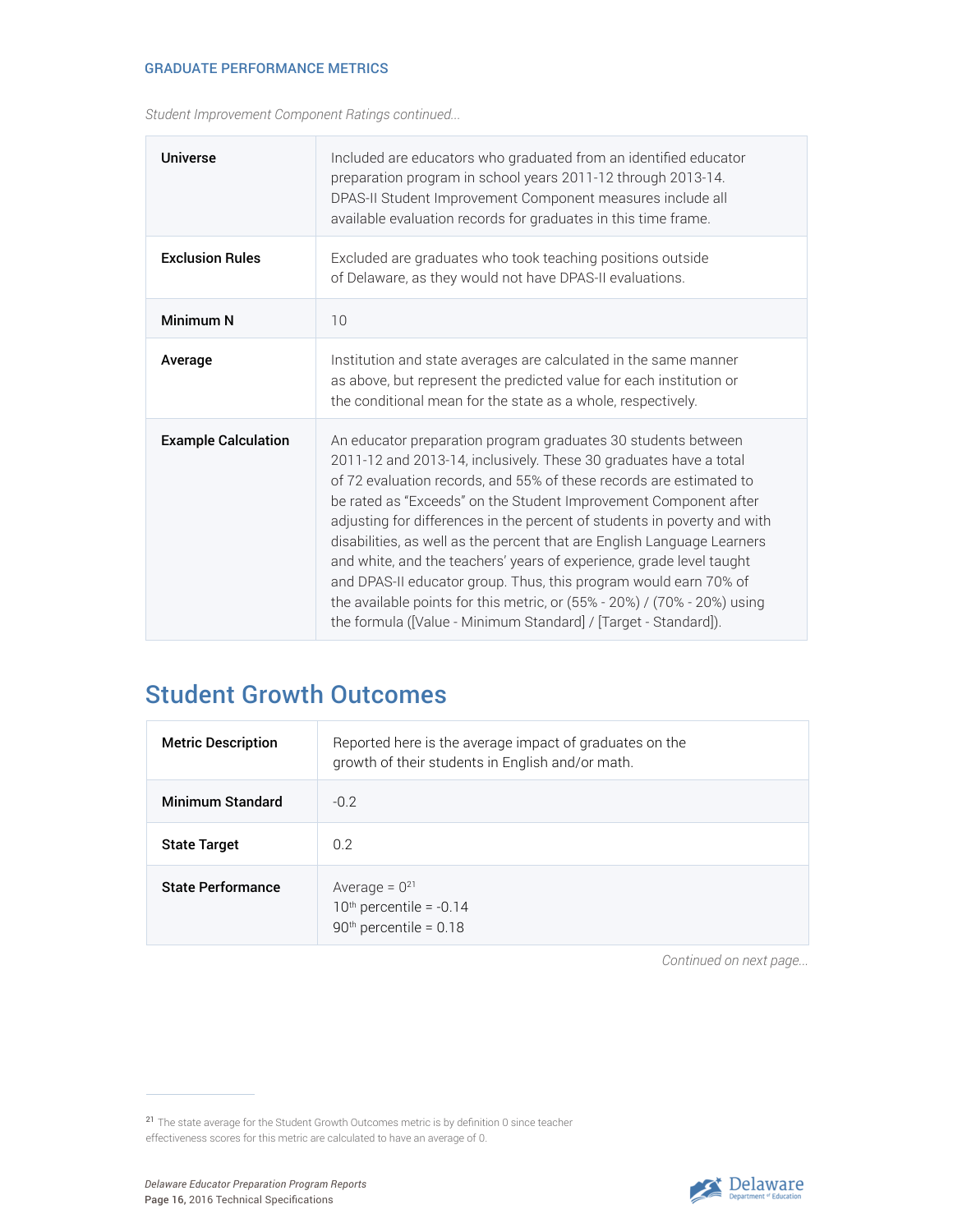*Student Growth Outcomes continued...*

 $\overline{\Gamma}$ 

| Description of<br>Calculation | First, each teacher's yearly "value-added" scores are averaged within<br>subject (math, ELA). Then, a cross-subject teacher-specific value-<br>added composite score is calculated by weighting each subject-<br>specific value-added score by its variance among all teachers in<br>Delaware. Composite, cross-subject value-added scores are then<br>calculated for each program by taking the average within program.<br>The "value-added" measures of teacher effectiveness in these reports<br>were computed using longitudinal student assessment data linked to<br>individual classroom teachers through administrative data linked to<br>individual classroom teachers provided by the Delaware Department<br>of Education. These analyses took two forms, a multilevel model and a<br>value-added calculation. Teachers' effects on student achievement were<br>estimated using a multilevel mixed model, also known as hierarchical<br>linear model (HLM). This approach examined the relationship between<br>teacher pathway and student outcomes, adjusting for relevant factors<br>at various levels, prior student achievement, teachers' years of<br>experience, school composition and student characteristics such as<br>race, ethnicity, and Special Education status. Importantly, this estimation<br>strategy mitigates nested or clustered data, such as when students<br>are clustered within teachers and observations are not independent.<br>The final model used for teacher value-added calculations took the form:<br>$Y_{ticj} = \theta_t (Y_{(t-1)j}) + X'_{i} \beta + P'_{c} \varphi + T'_{j} \tau + \lambda_j + \varepsilon_{ticj}$<br>Where $Y_{ticj}$ is the standardized test score from year $t$ for student $i$ in<br>school $c$ under teacher j. $\theta_t$ is the regression slope for the standardized<br>prior achievement $Y_{(t-1)i}$ in year t-1 for student <i>i</i> , $X_i$ is a vector of fixed<br>effects for demographic characteristics of student i multiplied by a<br>vector of regression coefficients $\beta$ , $P'$ is a vector of fixed effects for the<br>composition of school $c$ multiplied by a vector of regression coefficients $\varphi$ ,<br>$T'_{j}$ is a vector of fixed effects for the characteristics of teacher j multiplied<br>by a vector of regression coefficients $\tau$ . $\lambda_i$ is a random teacher effect<br>distributed as $N(0,\psi)$ , and $\varepsilon_{\scriptscriptstyle t\!i\!q\!j}$ is a year by student residual term. Estimates |
|-------------------------------|-------------------------------------------------------------------------------------------------------------------------------------------------------------------------------------------------------------------------------------------------------------------------------------------------------------------------------------------------------------------------------------------------------------------------------------------------------------------------------------------------------------------------------------------------------------------------------------------------------------------------------------------------------------------------------------------------------------------------------------------------------------------------------------------------------------------------------------------------------------------------------------------------------------------------------------------------------------------------------------------------------------------------------------------------------------------------------------------------------------------------------------------------------------------------------------------------------------------------------------------------------------------------------------------------------------------------------------------------------------------------------------------------------------------------------------------------------------------------------------------------------------------------------------------------------------------------------------------------------------------------------------------------------------------------------------------------------------------------------------------------------------------------------------------------------------------------------------------------------------------------------------------------------------------------------------------------------------------------------------------------------------------------------------------------------------------------------------------------------------------------------------------------------------------------------------------------------------------------------------------------------------------------------------------------------------------------------------------------------------------------------------------------------------------------------------------------------------------------------------------------------------------------------|
|                               | were then averaged within teachers using the process described above.                                                                                                                                                                                                                                                                                                                                                                                                                                                                                                                                                                                                                                                                                                                                                                                                                                                                                                                                                                                                                                                                                                                                                                                                                                                                                                                                                                                                                                                                                                                                                                                                                                                                                                                                                                                                                                                                                                                                                                                                                                                                                                                                                                                                                                                                                                                                                                                                                                                         |
| <b>Universe</b>               | Included are teachers with DCAS or Smarter tested students in school<br>years 2010-11 through 2014-15 in math and ELA. Teachers must<br>be assigned to a "regular" (non-administrative) job type in Delaware<br>administrative data. Only students tested in their Full Academic<br>Year school are included in calculations. Teacher-student links with<br>fewer than 5 associations within a subject area are excluded. Value<br>added results are used for all teachers graduating from an identified<br>preparation program between years 2010-11 through 2014-15. All<br>available years' value-added scores are used for those teachers.                                                                                                                                                                                                                                                                                                                                                                                                                                                                                                                                                                                                                                                                                                                                                                                                                                                                                                                                                                                                                                                                                                                                                                                                                                                                                                                                                                                                                                                                                                                                                                                                                                                                                                                                                                                                                                                                                |

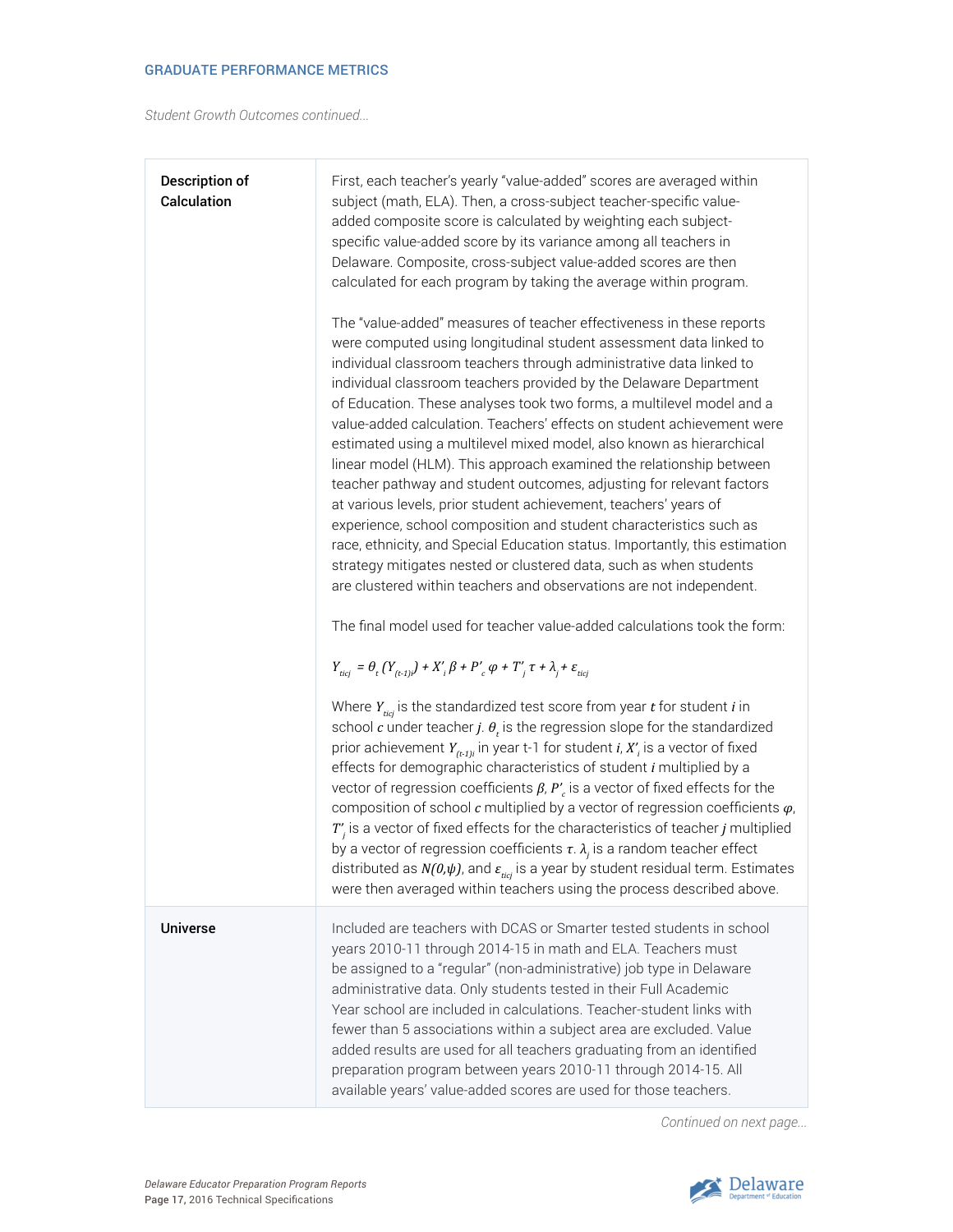*Student Growth Outcomes continued...*

| <b>Exclusion Rules</b>     | Excluded are teachers without a "regular" job type<br>within Delaware's administrative records.                                                                                                                                                                                                                                                                                                                                                                                                                     |
|----------------------------|---------------------------------------------------------------------------------------------------------------------------------------------------------------------------------------------------------------------------------------------------------------------------------------------------------------------------------------------------------------------------------------------------------------------------------------------------------------------------------------------------------------------|
| Minimum N                  | 10                                                                                                                                                                                                                                                                                                                                                                                                                                                                                                                  |
| Average                    | Institution averages are calculated in the same manner as above, but by<br>aggregating directly to institutions from the cross-subject teacher-specific<br>composite value-added scores. The state average is by definition 0.                                                                                                                                                                                                                                                                                      |
| <b>Example Calculation</b> | An educator preparation program has 20 teachers with individual-<br>level value-added results in any subject. When averaged together over<br>time and again across-subject with a variance weight within each<br>teacher, the value-added scores are averaged across teachers in the<br>program and result in a value of 0.01. This program would earn 52.5%<br>of the available points for this metric, or $(0.01 - 0.2)$ / $(0.2 - 0.2)$ using<br>the formula ([Value - Minimum Standard] / [Target - Standard]). |

### Observation Scores

| <b>Metric Description</b> | Reported here are the average observation scores earned by graduates. |
|---------------------------|-----------------------------------------------------------------------|
| <b>Minimum Standard</b>   | 27                                                                    |
| <b>State Target</b>       | 3.3                                                                   |
| <b>State Performance</b>  | Average $= 3.0$<br>$10th$ percentile = 2.9<br>$90th$ percentile = 3.2 |

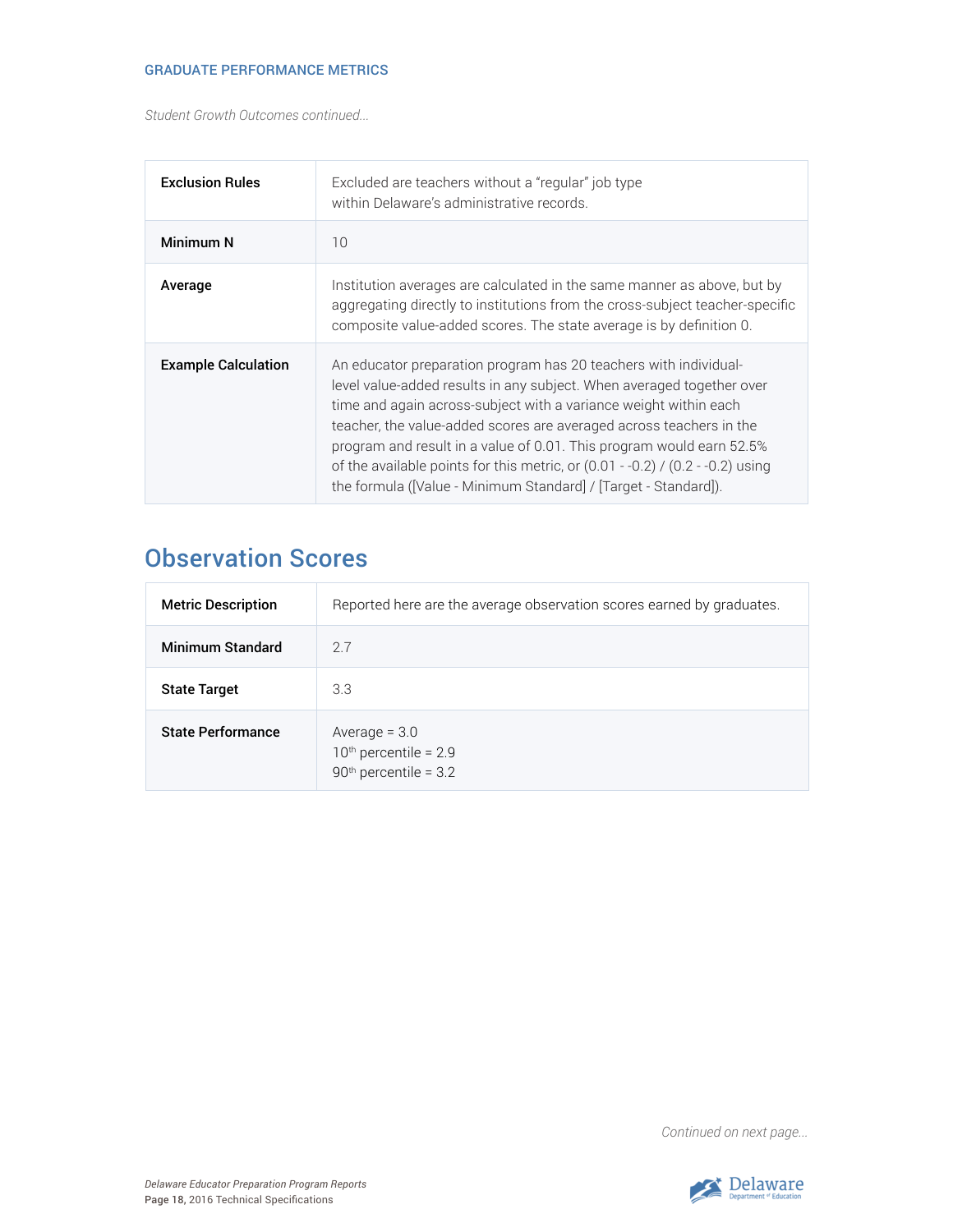*Observation Scores continued...*

| Description of<br>Calculation | First, each educator's available DPAS-II observational scores on each<br>criterion are averaged to create a calculated criteria score. Then, the<br>marginal effect of each program on educators' mean criteria score is<br>modeled in a multilevel, mixed effects regression. This model adjusts<br>for differences in educator experience, grade-level taught, DPAS-II<br>educator group and school demographics. The model also includes<br>a school effect to mitigate systematic differences in ratings across<br>schools. Results are reported as conditional means for educators in<br>each program with 0-2 years of experience, in educator group 2, in<br>middle grades, in classrooms with average levels of poverty, students<br>with disabilities, English language learners, and white students.<br>Specifically, teachers' average DPAS-II observation scores were<br>compared by pathway using a model taking the form:<br>$Y_{ic} = X'_{ic} \beta + T'_{ic} \tau + \lambda_c + \varepsilon_{ic}$<br>Where $Y_{i c}$ is the average DPAS component score for teacher <i>j</i> in school $c$ .<br>$X'_{k}$ is a vector of fixed effects for the average demographic characteristics<br>of students taught by teacher $j$ in school $c$ multiplied by a vector of<br>regression coefficients $\beta$ . $T'_{j_c}$ is a vector of fixed effects for teacher<br>experience, placement and evaluation characteristics for teacher j in<br>school c multiplied by a vector of regression coefficients $\tau$ . $\lambda_c$ is a random<br>school effect distributed as $N(0,\varphi)$ , and $\varepsilon_{i_c}$ is a teacher residual term. |
|-------------------------------|-------------------------------------------------------------------------------------------------------------------------------------------------------------------------------------------------------------------------------------------------------------------------------------------------------------------------------------------------------------------------------------------------------------------------------------------------------------------------------------------------------------------------------------------------------------------------------------------------------------------------------------------------------------------------------------------------------------------------------------------------------------------------------------------------------------------------------------------------------------------------------------------------------------------------------------------------------------------------------------------------------------------------------------------------------------------------------------------------------------------------------------------------------------------------------------------------------------------------------------------------------------------------------------------------------------------------------------------------------------------------------------------------------------------------------------------------------------------------------------------------------------------------------------------------------------------------------------------------------------------------------------------------------|
| <b>Universe</b>               | Included are educators graduating from an identified educator<br>preparation program between years 2010-11 through<br>2013-14. DPAS-II criterion measures include all available<br>evaluation records for graduates in this time frame.                                                                                                                                                                                                                                                                                                                                                                                                                                                                                                                                                                                                                                                                                                                                                                                                                                                                                                                                                                                                                                                                                                                                                                                                                                                                                                                                                                                                               |
| <b>Exclusion Rules</b>        | Any record for an educator that does not have at least 13<br>out of the 18 possible criteria scored is excluded.                                                                                                                                                                                                                                                                                                                                                                                                                                                                                                                                                                                                                                                                                                                                                                                                                                                                                                                                                                                                                                                                                                                                                                                                                                                                                                                                                                                                                                                                                                                                      |
| <b>Minimum N</b>              | 10                                                                                                                                                                                                                                                                                                                                                                                                                                                                                                                                                                                                                                                                                                                                                                                                                                                                                                                                                                                                                                                                                                                                                                                                                                                                                                                                                                                                                                                                                                                                                                                                                                                    |
| Average                       | Institution and state averages are calculated in the same<br>manner as above, but represent the conditional mean for<br>each institution or the state as a whole, respectively.                                                                                                                                                                                                                                                                                                                                                                                                                                                                                                                                                                                                                                                                                                                                                                                                                                                                                                                                                                                                                                                                                                                                                                                                                                                                                                                                                                                                                                                                       |
| <b>Example Calculation</b>    | An educator preparation program graduates 15 students between<br>2010-11 through 2013-14, inclusively. Together these graduates have<br>33 DPAS-II criteria scores that are averaged together within, and<br>then across, teachers, resulting in a conditional average of 2.9 after<br>adjusting for differences in the percent of students in poverty and<br>with disabilities, as well as the percent that are English Language<br>Learners and white, and the teacher's year of experience, grade level<br>taught and educator evaluation group. This program would earn 33.3%<br>of the available points for this metric, or (2.9 - 2.7) / (3.3 - 2.7) using<br>the formula ([Value - Minimum Standard] / [Target - Standard]).                                                                                                                                                                                                                                                                                                                                                                                                                                                                                                                                                                                                                                                                                                                                                                                                                                                                                                                   |

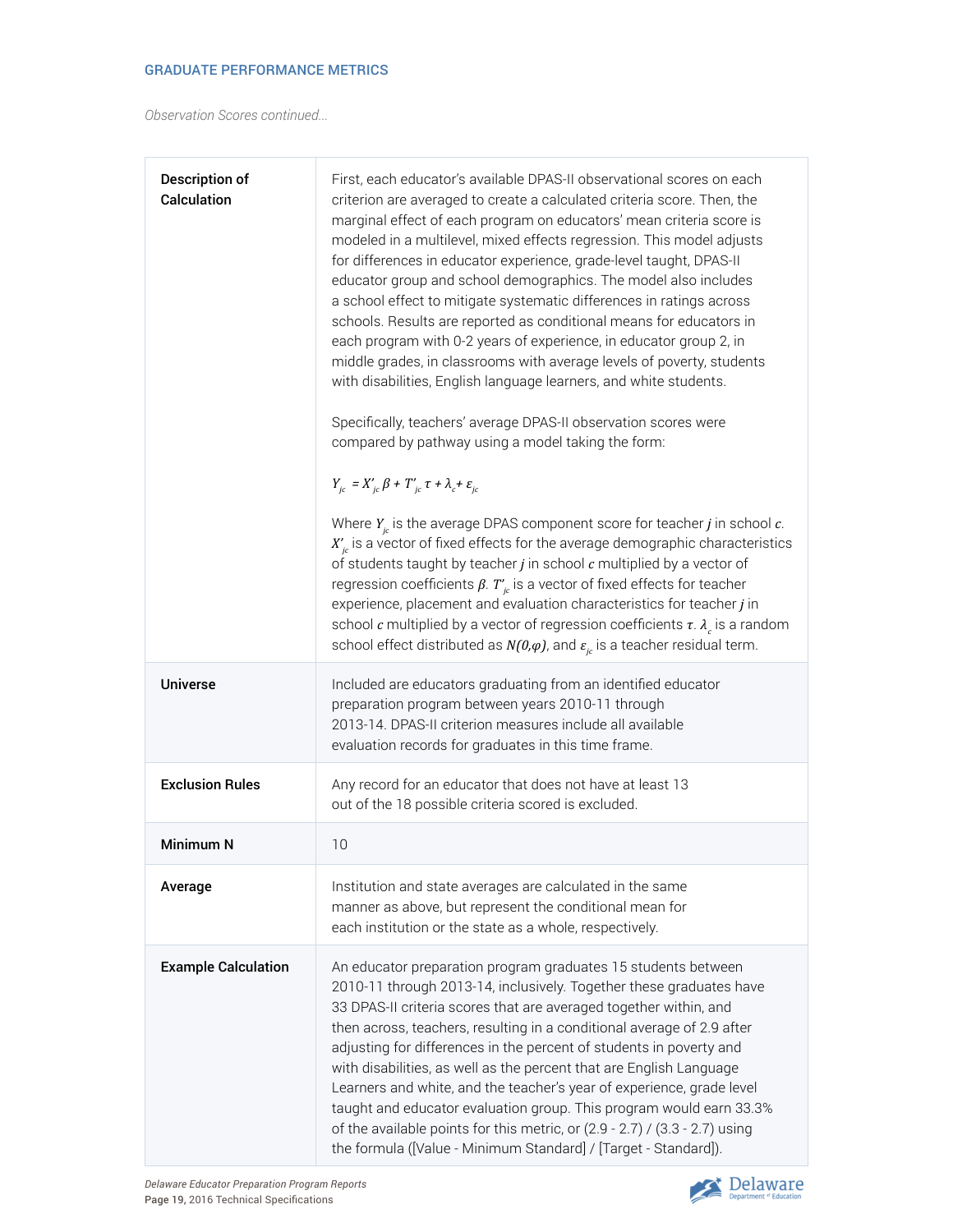### Overall Performance Evaluation Ratings

| <b>Metric Description</b>            | Reported here is the proportion of graduates that earn the highest<br>possible rating ("Highly Effective") on their overall evaluation,<br>consisting of observation scores and student growth measures.                                                                                                                                                                                                                                                                                                                                                                                                                                                                                                                                                                                                                                                                                                                                                                                                                                                                                                                                                                                                                                                                                                                                                                                                                                                                                                                                                                                                                                                                                                                                                                                                                                                                                                                                       |  |  |  |  |  |  |  |
|--------------------------------------|------------------------------------------------------------------------------------------------------------------------------------------------------------------------------------------------------------------------------------------------------------------------------------------------------------------------------------------------------------------------------------------------------------------------------------------------------------------------------------------------------------------------------------------------------------------------------------------------------------------------------------------------------------------------------------------------------------------------------------------------------------------------------------------------------------------------------------------------------------------------------------------------------------------------------------------------------------------------------------------------------------------------------------------------------------------------------------------------------------------------------------------------------------------------------------------------------------------------------------------------------------------------------------------------------------------------------------------------------------------------------------------------------------------------------------------------------------------------------------------------------------------------------------------------------------------------------------------------------------------------------------------------------------------------------------------------------------------------------------------------------------------------------------------------------------------------------------------------------------------------------------------------------------------------------------------------|--|--|--|--|--|--|--|
| <b>Minimum Standard</b>              | 20%                                                                                                                                                                                                                                                                                                                                                                                                                                                                                                                                                                                                                                                                                                                                                                                                                                                                                                                                                                                                                                                                                                                                                                                                                                                                                                                                                                                                                                                                                                                                                                                                                                                                                                                                                                                                                                                                                                                                            |  |  |  |  |  |  |  |
| <b>State Target</b>                  | 70%                                                                                                                                                                                                                                                                                                                                                                                                                                                                                                                                                                                                                                                                                                                                                                                                                                                                                                                                                                                                                                                                                                                                                                                                                                                                                                                                                                                                                                                                                                                                                                                                                                                                                                                                                                                                                                                                                                                                            |  |  |  |  |  |  |  |
| <b>State Performance</b>             | Average = $43%$<br>10 <sup>th</sup> percentile = 18%<br>90 <sup>th</sup> percentile = 60%                                                                                                                                                                                                                                                                                                                                                                                                                                                                                                                                                                                                                                                                                                                                                                                                                                                                                                                                                                                                                                                                                                                                                                                                                                                                                                                                                                                                                                                                                                                                                                                                                                                                                                                                                                                                                                                      |  |  |  |  |  |  |  |
| <b>Description Of</b><br>Calculation | First, all available summative ratings for graduates from the 2010-<br>11 through 2014-15 are identified. Then, the marginal effect of each<br>program on educators' odds of being rated "Highly Effective" overall is<br>modeled in a multilevel, mixed effects logistic regression. This model<br>adjusts for differences in educator experience, grade-level taught, DPAS-<br>Il educator group and school demographics. The model also includes<br>a school effect to mitigate systematic differences in ratings across<br>schools. Results are reported as predicted probabilities for educators<br>in each program with 0-2 years of experience, in educator group 2, in<br>middle grades, in classrooms with average levels of poverty, students<br>with disabilities. English language learners, and white students.<br>Specifically, the distributions of teachers' DPAS-II results<br>were compared by pathway using multi-level ordinal<br>regression for C ordered categories with the form:<br>$Y_{tic} = X'_{tic} \beta + T'_{ic} \tau + \lambda_{tc} + \varepsilon_{tic}$<br>Where $Y_{tic}$ is the average DPAS-II Overall Performance Evaluation<br>Ratings score at time t for teacher j in school $c, X'_{\text{tric}}$ is a vector of<br>fixed effects for the average demographic characteristics of students<br>taught at time $t$ by teacher $j$ in school $c$ multiplied by a vector of<br>regression coefficients $\beta$ , $T'_{i,c}$ is a vector of fixed effects for teacher<br>experience, placement and evaluation characteristics for teacher $j$<br>in school c multiplied by a vector of regression coefficients $\tau$ , $\lambda_{\mu}$ is<br>a random school effect distributed as $N(0,\Lambda)$ where $\Lambda$ reflects an<br>unstructured correlation for repeated measures, and $\varepsilon_{\rm n c}$ is a teacher<br>residual term distributed as $N(0,\Sigma)$ where $\Sigma$ is an error matrix. |  |  |  |  |  |  |  |
| <b>Universe</b>                      | Included are educators graduating from an identified educator preparation<br>program between years 2010-11 through 2014-15, inclusive. All available<br>DPAS-II summative records from this time period are included.                                                                                                                                                                                                                                                                                                                                                                                                                                                                                                                                                                                                                                                                                                                                                                                                                                                                                                                                                                                                                                                                                                                                                                                                                                                                                                                                                                                                                                                                                                                                                                                                                                                                                                                          |  |  |  |  |  |  |  |
| <b>Exclusion Rules</b>               | Excluded are educators who took teaching positions outside of Delaware.                                                                                                                                                                                                                                                                                                                                                                                                                                                                                                                                                                                                                                                                                                                                                                                                                                                                                                                                                                                                                                                                                                                                                                                                                                                                                                                                                                                                                                                                                                                                                                                                                                                                                                                                                                                                                                                                        |  |  |  |  |  |  |  |
|                                      |                                                                                                                                                                                                                                                                                                                                                                                                                                                                                                                                                                                                                                                                                                                                                                                                                                                                                                                                                                                                                                                                                                                                                                                                                                                                                                                                                                                                                                                                                                                                                                                                                                                                                                                                                                                                                                                                                                                                                |  |  |  |  |  |  |  |

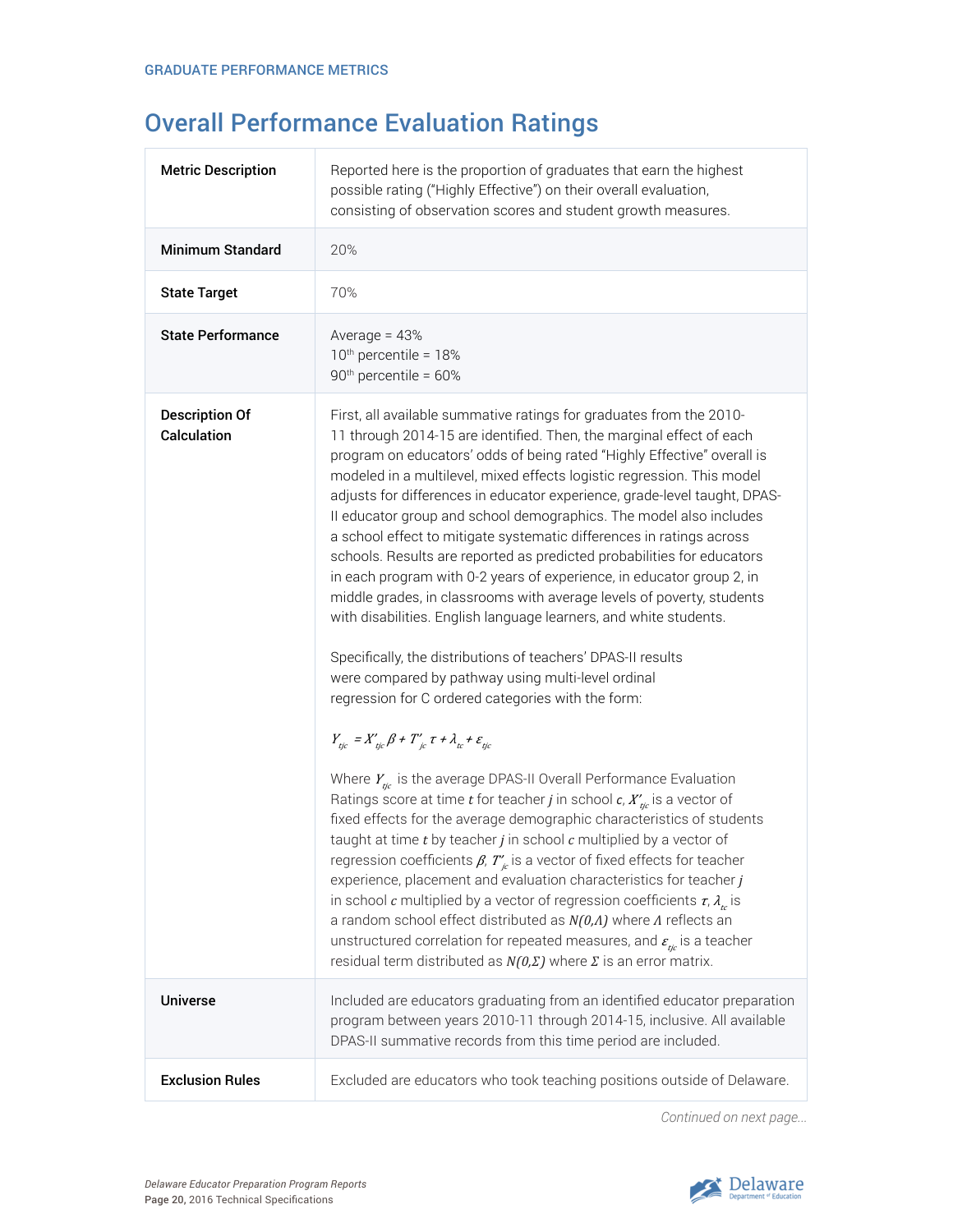*Overall Performance Evaluation Ratings continued...*

| Minimum N                  | 10                                                                                                                                                                                                                                                                                                                                                                                                                                                                                                                                                                                                                              |
|----------------------------|---------------------------------------------------------------------------------------------------------------------------------------------------------------------------------------------------------------------------------------------------------------------------------------------------------------------------------------------------------------------------------------------------------------------------------------------------------------------------------------------------------------------------------------------------------------------------------------------------------------------------------|
| Average                    | Institution and state averages are calculated in the same manner<br>as above, but represent the predicted value for each institution or<br>the conditional mean for the state as a whole, respectively.                                                                                                                                                                                                                                                                                                                                                                                                                         |
| <b>Example Calculation</b> | An educator preparation program graduates 30 students between<br>2010-11 through 2014-15, inclusively. These 30 students have<br>70 DPAS-II summative evaluations. Of these evaluations 74% are<br>estimated to be "Highly Effective" after adjusting for differences<br>in the percent of students in poverty and with disabilities, as well<br>as the percent that are English Language Learners and white, and<br>the teacher's years of experience, grade level taught and DPAS-<br>Il educator group. This program would earn 100% of the available<br>points for this metric, since 74% is above the state target of 70%. |

## Perceptions Metrics

### Preparedness, Graduate Survey

| <b>Metric Description</b>        | Reported here is an index of the perceptions that recent<br>graduates have regarding how well their educator preparation<br>program prepared them for their roles as educators.                                                                                                                                           |
|----------------------------------|---------------------------------------------------------------------------------------------------------------------------------------------------------------------------------------------------------------------------------------------------------------------------------------------------------------------------|
| <b>Minimum Standard</b>          | 2.8                                                                                                                                                                                                                                                                                                                       |
| <b>State Target</b>              | 3.8                                                                                                                                                                                                                                                                                                                       |
| <b>Historical</b><br>Performance | Average $= 3.3$<br>$10th$ percentile = 3.1<br>$90th$ percentile = 3.4                                                                                                                                                                                                                                                     |
| Description of<br>Calculation    | First, answer choices on the survey were given a numerical<br>value with 1 being the lowest level of agreement and 4 being the<br>highest level of agreement. Then, an average of each graduate's<br>responses on the survey is calculated. Next, the median of<br>the graduates' averaged responses is taken by program. |
| Universe                         | Included are educators graduating from an identified<br>educator preparation program in school year 2014-15.                                                                                                                                                                                                              |

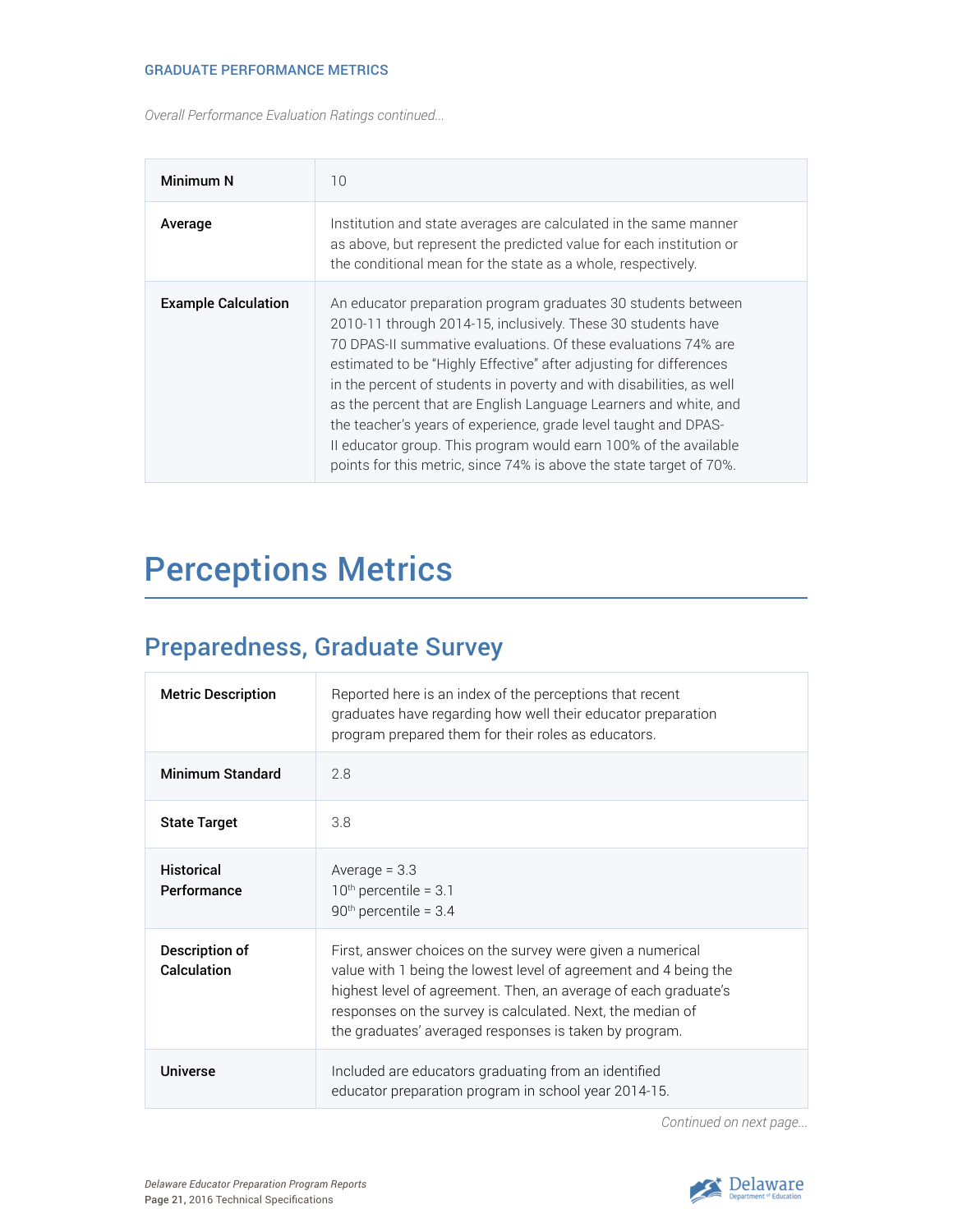#### PERCEPTIONS METRICS

*Preparedness, Graduate Surveys continued...*

| <b>Exclusion Rules</b>     | Scores were not calculated for programs that had fewer than 10<br>recent graduates respond or had less than a 30% response rate.                                                                                                                                                                                                                                                                                                                                                                     |
|----------------------------|------------------------------------------------------------------------------------------------------------------------------------------------------------------------------------------------------------------------------------------------------------------------------------------------------------------------------------------------------------------------------------------------------------------------------------------------------------------------------------------------------|
| Minimum N                  | 10                                                                                                                                                                                                                                                                                                                                                                                                                                                                                                   |
| Average                    | Institution and state averages are calculated in the<br>same manner as above, but represent the rate for each<br>institution or the state as a whole, respectively.                                                                                                                                                                                                                                                                                                                                  |
| <b>Example Calculation</b> | An educator preparation program has 12 recent graduates. 11<br>responded to the survey. First, the average of the responses is<br>calculated for each of the 11 respondents. Then, the median of the<br>average responses is taken for this program. If, for example, the<br>median of the average responses is 3.3, this program would earn<br>50.0% of the available points for this metric, or (3.3 - 2.8) / (3.8 - 2.8)<br>using the formula ([Value - Minimum Standard] / [Target - Standard]). |

### Preparedness, Supervisor Survey

| <b>Metric Description</b>        | Reported here is an index of the perceptions that supervisors have<br>regarding the preparedness level of the recent graduates they supervised.                                                                                                                                                                                                                                     |  |  |  |  |  |  |
|----------------------------------|-------------------------------------------------------------------------------------------------------------------------------------------------------------------------------------------------------------------------------------------------------------------------------------------------------------------------------------------------------------------------------------|--|--|--|--|--|--|
| Minimum Standard                 | 2.8                                                                                                                                                                                                                                                                                                                                                                                 |  |  |  |  |  |  |
| <b>State Target</b>              | 3.9                                                                                                                                                                                                                                                                                                                                                                                 |  |  |  |  |  |  |
| <b>Historical</b><br>Performance | Average = $3.35$<br>$10th$ percentile = 3.2<br>$90th$ percentile = 3.4                                                                                                                                                                                                                                                                                                              |  |  |  |  |  |  |
| Description of<br>Calculation    | First answer choices on the survey are given a numerical<br>value with 1 being the lowest level of agreement and 4 being<br>the highest level of agreement. Then, an average of each<br>supervisor's responses on the survey for a given recent graduate<br>is calculated. Next, the median of the supervisors' averaged<br>responses for each recent graduate is taken by program. |  |  |  |  |  |  |
| Universe                         | Included are educators graduating from an identified<br>educator preparation program in school year 2014-15.                                                                                                                                                                                                                                                                        |  |  |  |  |  |  |
| <b>Exclusion Rules</b>           | Scores were not calculated for programs that had fewer than 10<br>recent graduates respond or had less than a 30% response rate.                                                                                                                                                                                                                                                    |  |  |  |  |  |  |
| Minimum N                        | 10                                                                                                                                                                                                                                                                                                                                                                                  |  |  |  |  |  |  |

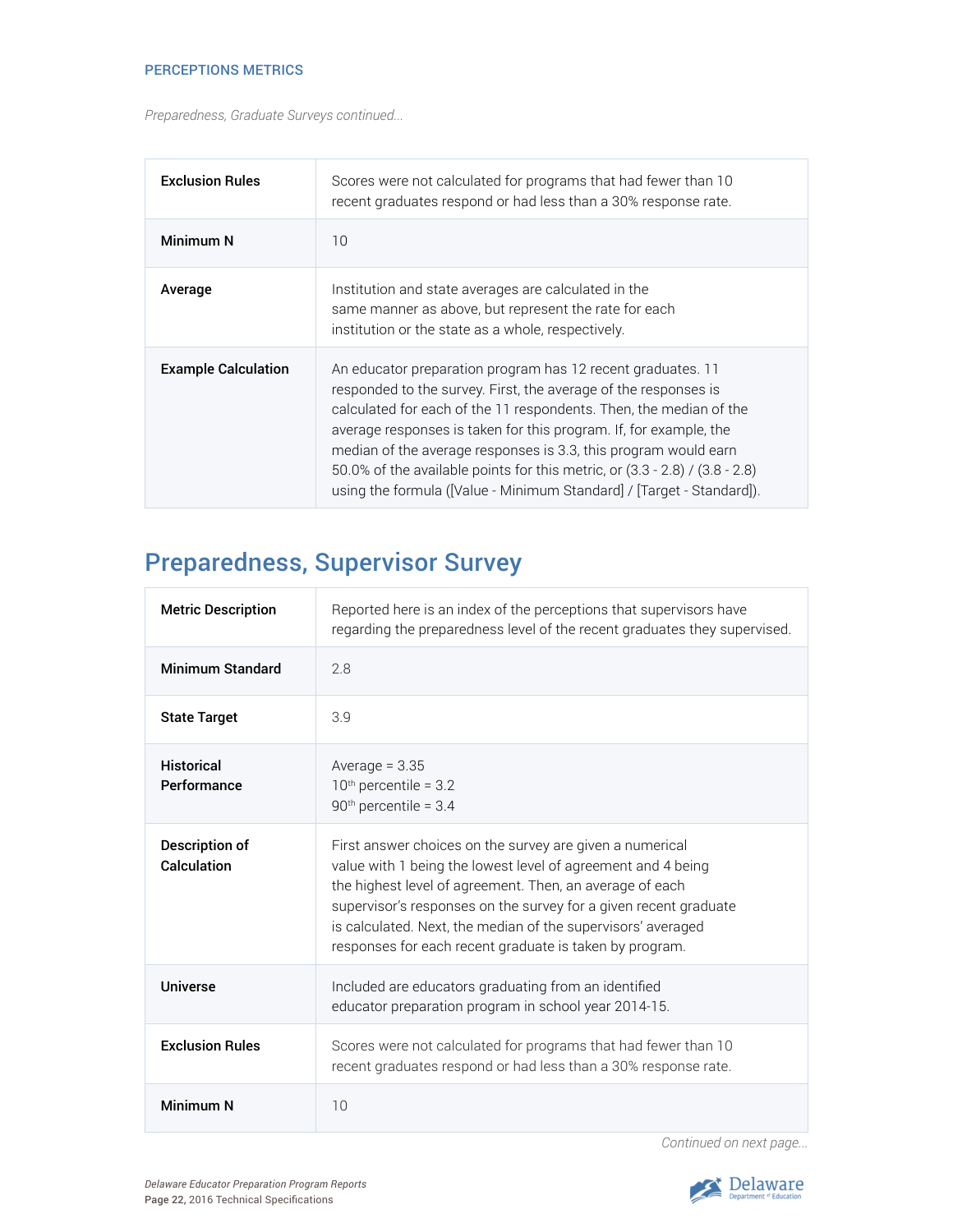#### PERCEPTIONS METRICS

*Preparedness, Supervisor Surveys continued...*

| Average                    | Institution and state averages are calculated in the<br>same manner as above, but represent the rate for each<br>institution or the state as a whole, respectively.                                                                                                                                                                                                                                                |
|----------------------------|--------------------------------------------------------------------------------------------------------------------------------------------------------------------------------------------------------------------------------------------------------------------------------------------------------------------------------------------------------------------------------------------------------------------|
| <b>Example Calculation</b> | An educator preparation program has 20 recent graduates. A<br>supervisor completed a survey for 15 of these recent graduates.<br>The median of the supervisor perception scores for these 15<br>recent graduates is 3.5. Thus, this program would earn 63.6% of<br>the available points for this metric, or $(3.5 - 2.8)$ / $(3.9 - 2.8)$ using<br>the formula ([Value - Minimum Standard] / [Target - Standard]). |

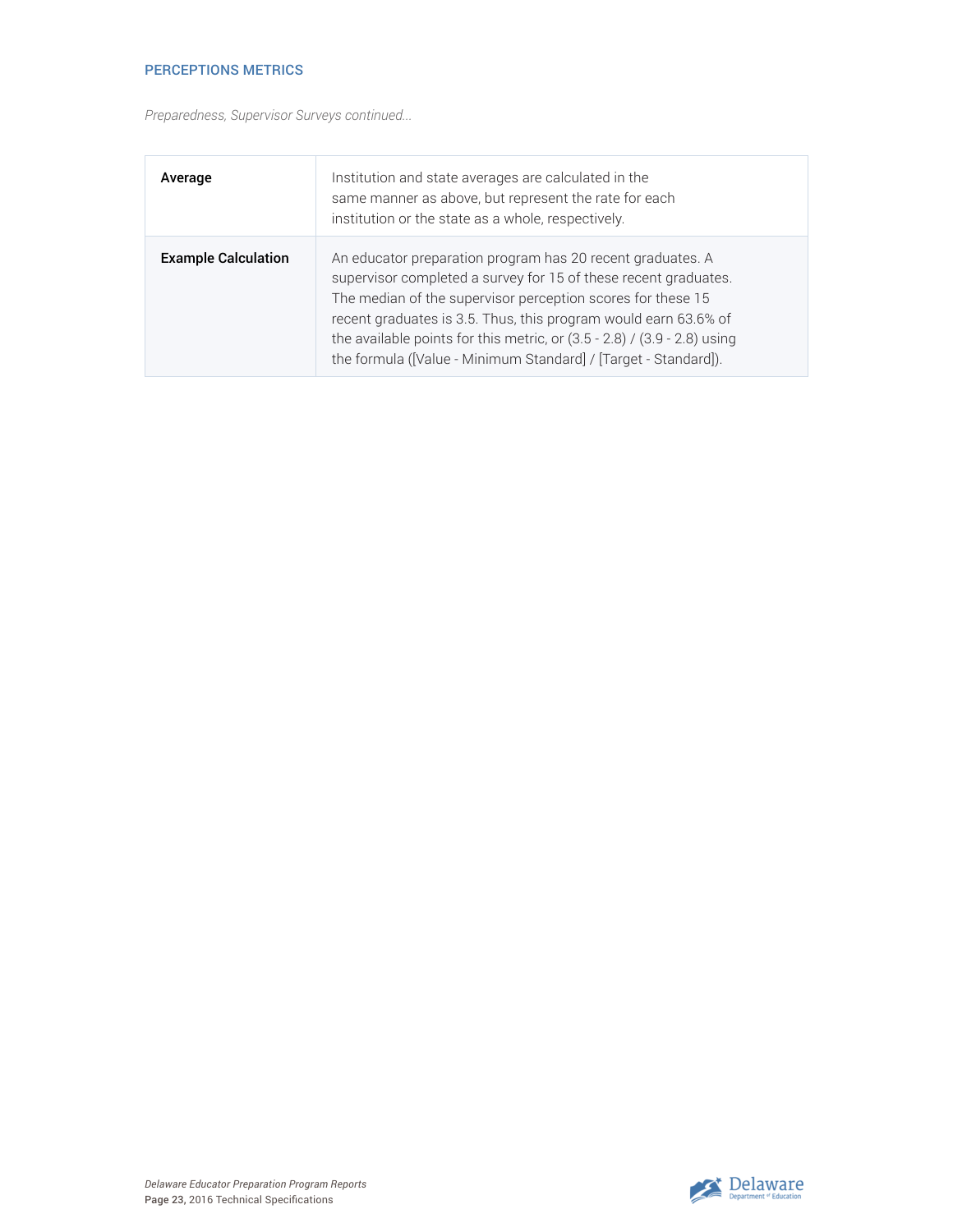## Classifying Educator Preparation Programs

All programs generating program reports earn a point value which corresponds with one of four summary performance tiers. Tier 1 represents top-performing programs. Programs are assigned to tiers based on the total percentage of points earned by a program with the following summative state targets:



Programs rated as Tier 1 have earned 70 percent or more of available points, for the highest classification as it pertains to recruiting and preparing educators to serve students and schools, particularly in Delaware.



Programs rated as Tier 2 have earned between 55 and 69 percent of available points, for the second highest classification as it pertains to recruiting and preparing educators to serve students and schools, particularly in Delaware.



Programs rated as Tier 3 have earned between 40 and 54 percent of available points, for the second lowest classification as it pertains to recruiting and preparing educators to serve students and schools, particularly in Delaware.



Programs rated as Tier 4 have earned fewer than 40 percent of available points, for the lowest classification as it pertains to recruiting and preparing educators to serve students and schools, particularly in Delaware.

The total points possible equals 100. In certain cases, some programs had insufficient candidates or graduates to calculate one or more metrics, so the total points a program could possibly earn would be less than 100 points. In these cases, a program's score is determined by dividing its earned points by the total possible points.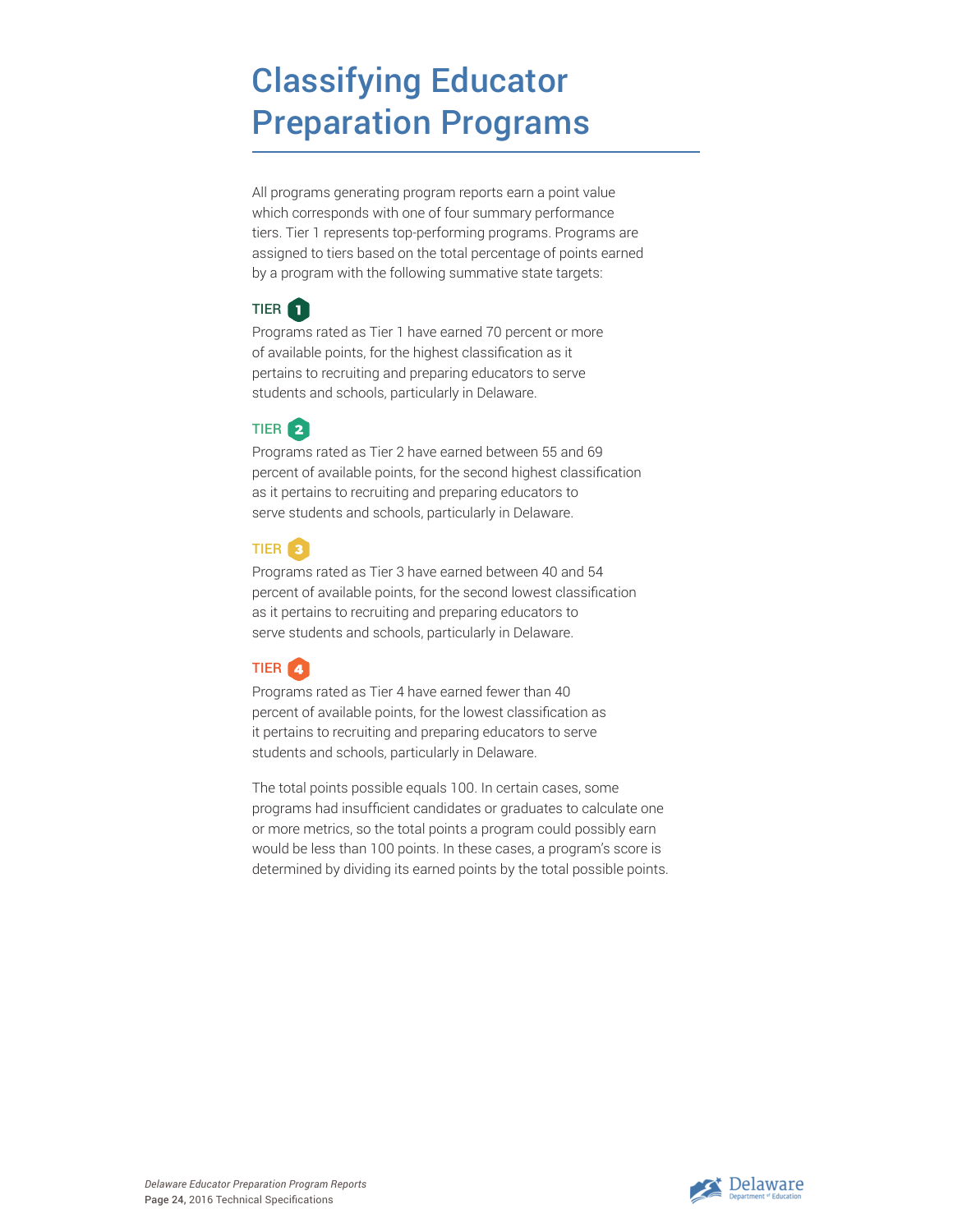## Unavailable Data And Non-Applicable Metrics

Much of the data required to calculate the score for a program are collected directly and continuously by the Department of Education. Failure of a program to provide data can result in state actions. However, when data for a particular metric is not available due to issues of data collection, data quality, or inapplicability, or there are small sample sizes where the n-size for a given metric is less than ten (10), the following business rules apply:

- If a program does not have any scored metrics in the Graduate Performance domain, the program does not generate a program report.
- If a domain other than the Graduate Performance domain does not have any scored metrics, the entire domain is unscored and the domain points are removed from the program reports' possible points.
- Within each domain, if a program does not have data for a particular metric, that metric's possible point value is distributed proportionately across the other metrics within that domain.
- If a program does not have any data for the Student Growth Outcomes metric, the points possible for that metric are added to the points possible for the Student Improvement Component Ratings metric.

All source data and metrics are rounded to the nearest whole number. Values displayed on the report are rounded to the nearest whole number with the following exceptions:

- The value displayed for Percent of Points Earned is truncated to display the whole number, with no rounding (page 1 of the program report).
- The value displayed for the Observation Scores metric is rounded to the nearest hundredth (page 4 of the program report).
- The value displayed for the Student Growth Outcomes metric is rounded to the nearest hundredth (page 4 of the program report).

A final note on the rounding of values: due to rounding, programs may have the same value displayed for a given metric, with different point allocations. This is due to the fact that, for example, different point allocations would lead to a program earning 85.5% versus 86.4%. Yet, these would both round to, and would be displayed as, 86%.

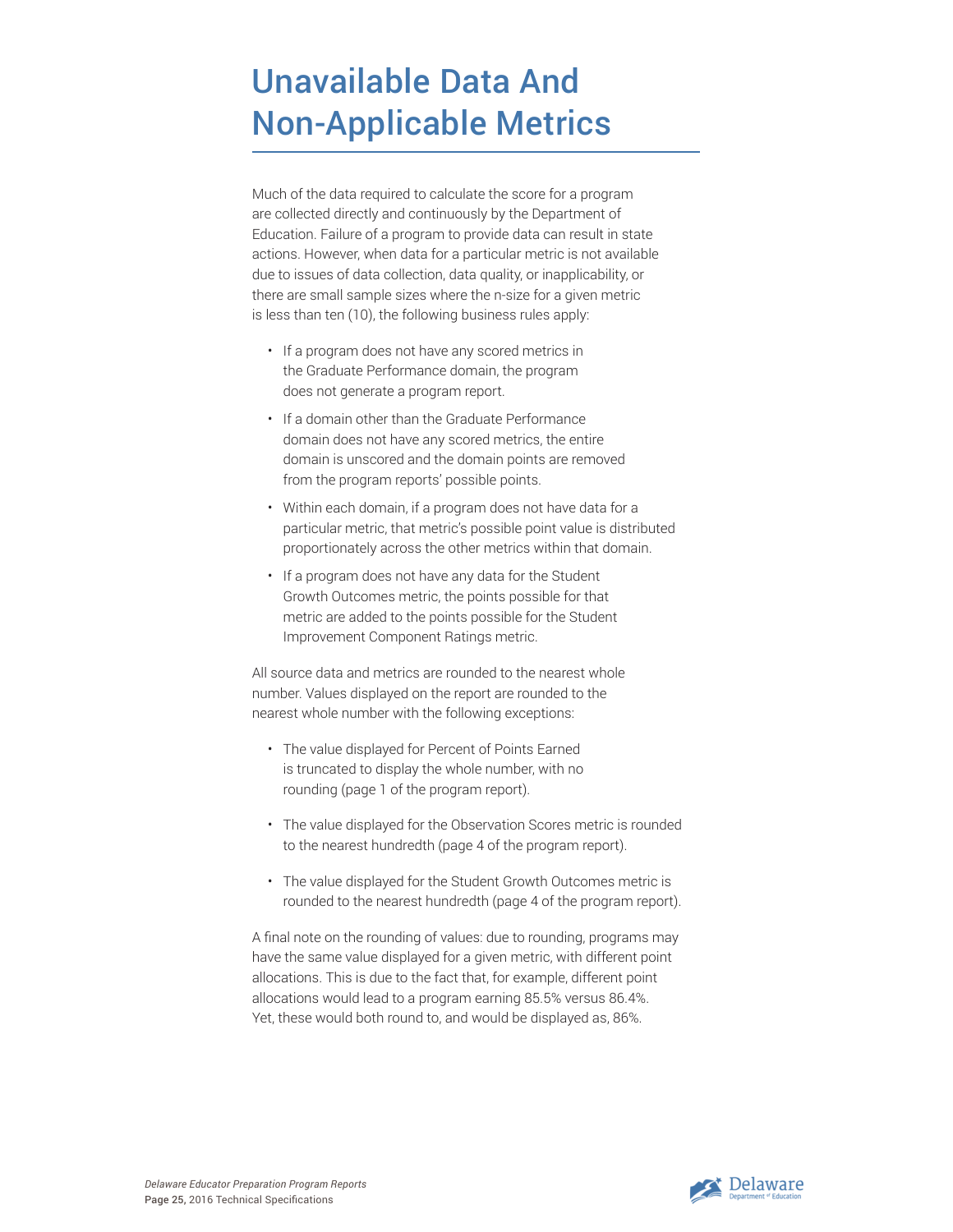## Attributing Educators To Programs

Educators are only included in 2016 metric calculations if the year in which they entered or completed a program is in the school years 2010-11 through 2014-15, inclusive. The specific school years in which data are attributable to educators vary by metric and are outlined in the Universe portion of the Metric Detail and Business Rules section above.

Educators are assigned to preparation programs and their related institutions using a roster produced by the Delaware Department of Education and verified by the institution. Educators are assigned a graduation school year based on their most recent graduation date in Bachelor's and Master's programs, respectively. Educators graduating from both a Bachelor's program and a Master's program are included in calculations for each program. Educators completing multiple educator preparation programs (whether via traditional or alternative routes) are included in calculations for each program as long as they graduated from each program during the timeframe outlined above. Ph.D. and school leadership program graduates are not included.

## The State Summary Table

The 4+1 tracks offer students an accelerated pathway to earning a Master's degree. In this track, a student may complete an additional year (+1) after earning a Bachelor's degree in order to also earn a Master's degree. Because of the unique nature of these tracks, there are a number of caveats that must be kept in mind for interpreting the metrics in these specific cases. One caveat is that while a student is completing the +1 portion of the program, they are not included in any of the Placement metrics of their Bachelor's program. When they have completed the entire 5 years, they then count for both their Bachelor's and Master's program.

Additionally, graduates who are part of a 4+1 program have additional year to show up in the Delaware's administrative records system in their initial graduating programs (e.g. 2013-2014 graduate of a Bachelor's in Elementary Teacher Education/Special Education and a 2014-2015 graduate of a 4+1 Masters in Exceptional Children and Youth program will have a chance to show up in Delaware's administrative records by 2015-2016 school year).

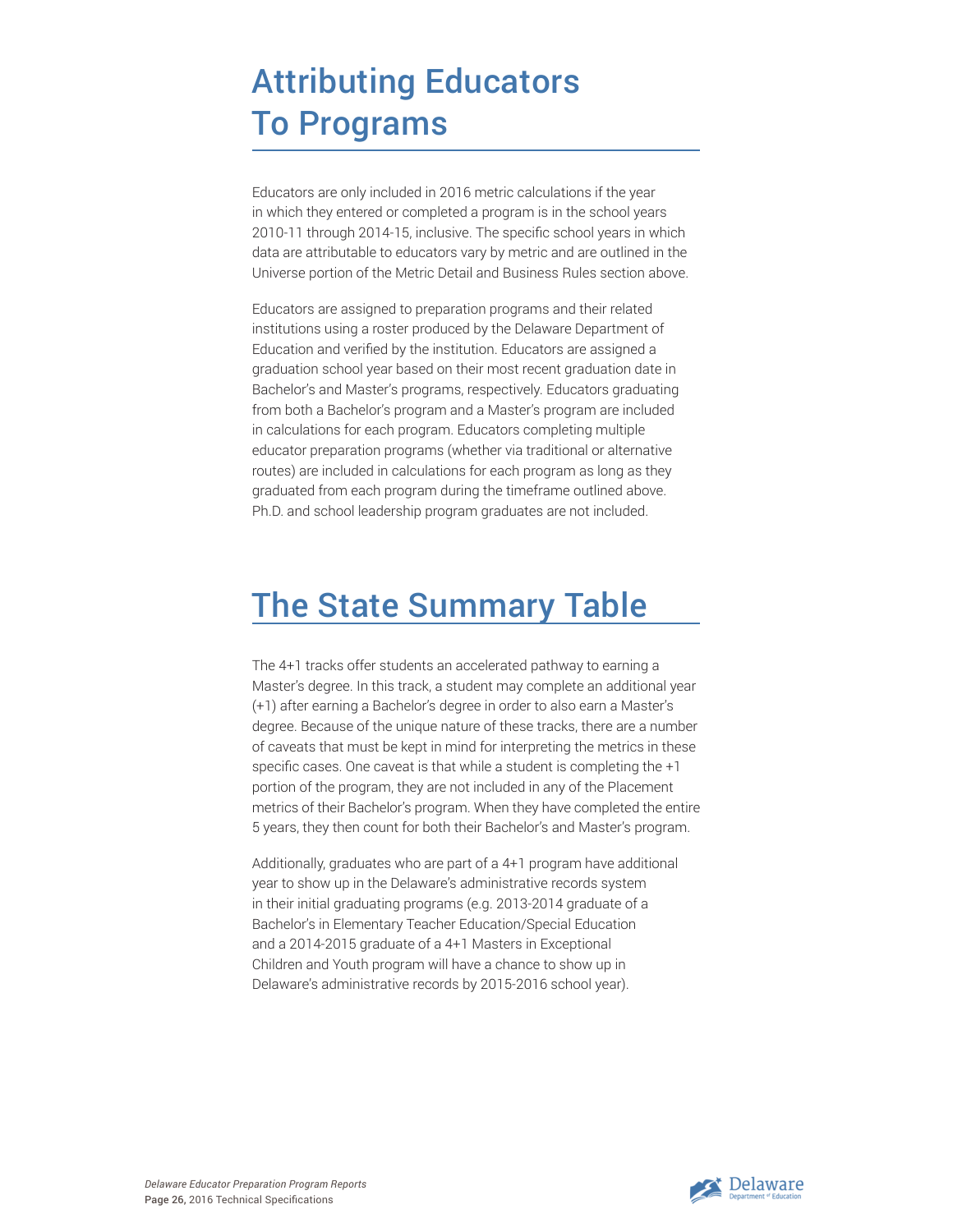## Alternative Educator Preparation Programs

Since the mid-1990's Delaware has authorized several alternative licensure and certification programs to place teachers into high needs schools and hard-to-staff subject areas. These alternative route programs differ in their selection models, program missions, and program length. Although alternative route programs account for a small proportion (approximately 10%) of novice educators prepared in Delaware, they serve an important role in district and school staffing.

These alternative route programs were evaluated alongside "traditional" preparation programs. Due to their unique structure, there were slight methodological differences in calculating a number of the metrics, described here.

Because alternative route candidates tend to enter the classroom at the onset of their preparation program, the "candidates" in these programs are almost always immediately serving students. Thus, "candidates" (program entrants), in addition to "graduates" (program completers), are used to calculate the scored metrics when applicable. Instead of being assigned a cohort year based on when a student completes the program, educators prepared by alternative-route programs are categorized by when they entered the program and, by extension, the classroom.

Thus, given the lexicon employed in the reports when discussing alternative route programs, data reporting for their domains/metrics may not be intuitive for all readers. Take, for instance, the calculation of the metric "Beyond Year Three Retention Rate". This metric involves evaluating employment in Delaware's public schools beyond three consecutive years, beginning in or after the school year the educator graduated from the preparation program. For educators prepared by an alternative route program, their first year of employment is also their first year in the preparation program. Therefore, their three consecutive years begin accumulating upon entry to the program, and by definition entry into the classroom, rather than when they complete the program.



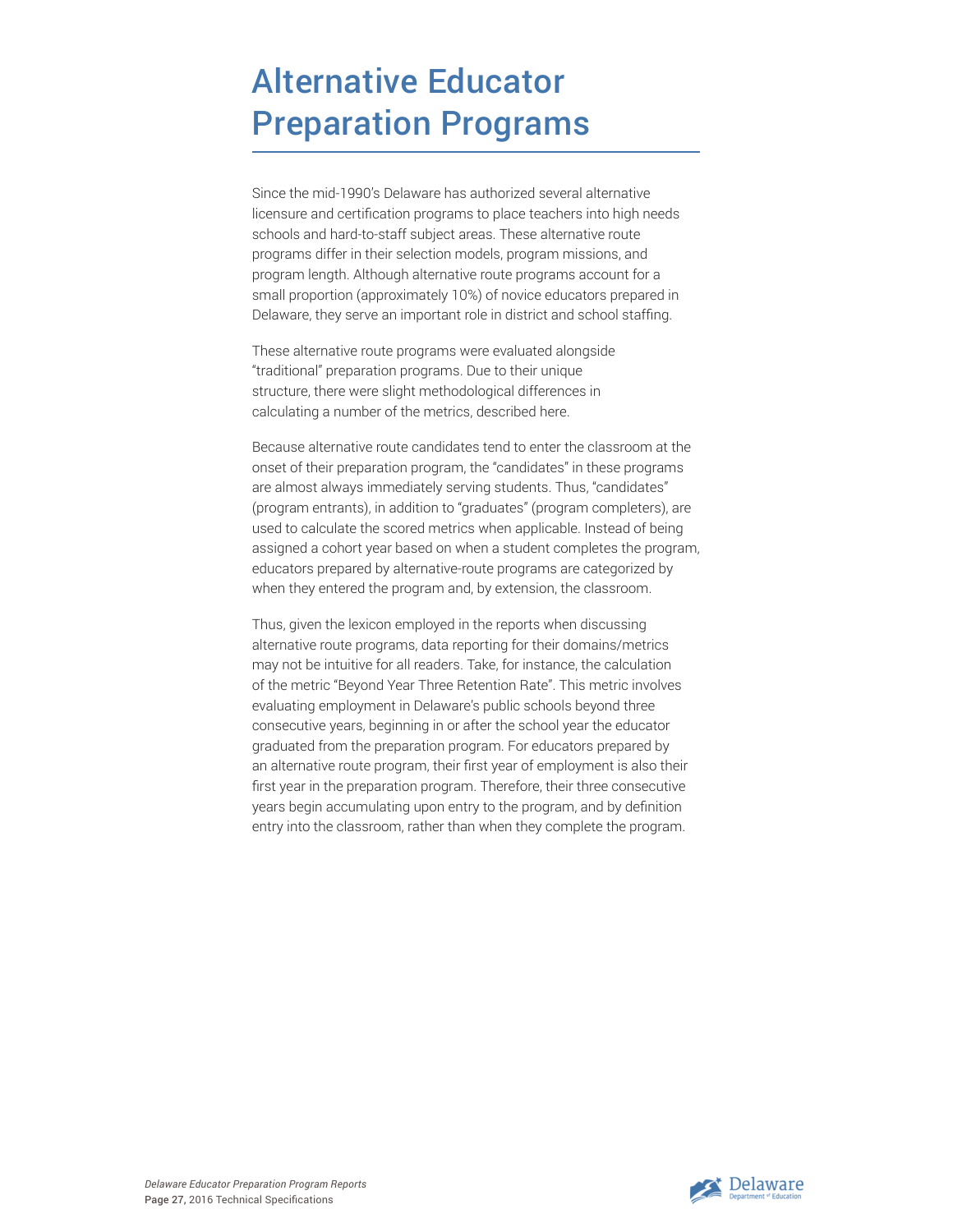## Adjusting For Differences In School Context

Several metrics in the program report use a technique called "covariate adjustment" to better assess the efficacy of preparation programs. Instead of identifying an average score on a metric for a program, covariate adjustment computes a "conditional average" which can be adjusted to reflect differences in the prior achievement of educators' students, the demographic population of educators' schools, or the general school-to-school variation in outcomes that is not attributable to educator preparation programs.

The metrics that account for differences in school context include:

- Student Improvement Component Ratings – Graduate Performance Domain
- Student Growth Outcomes Graduate Performance Domain
- Observation Scores Graduate Performance Domain
- Overall Performance Evaluation Ratings Graduate Performance Domain

The specific statistical adjustments made for each of these measures are outlined in the Metric Detail and Business Rules section above.

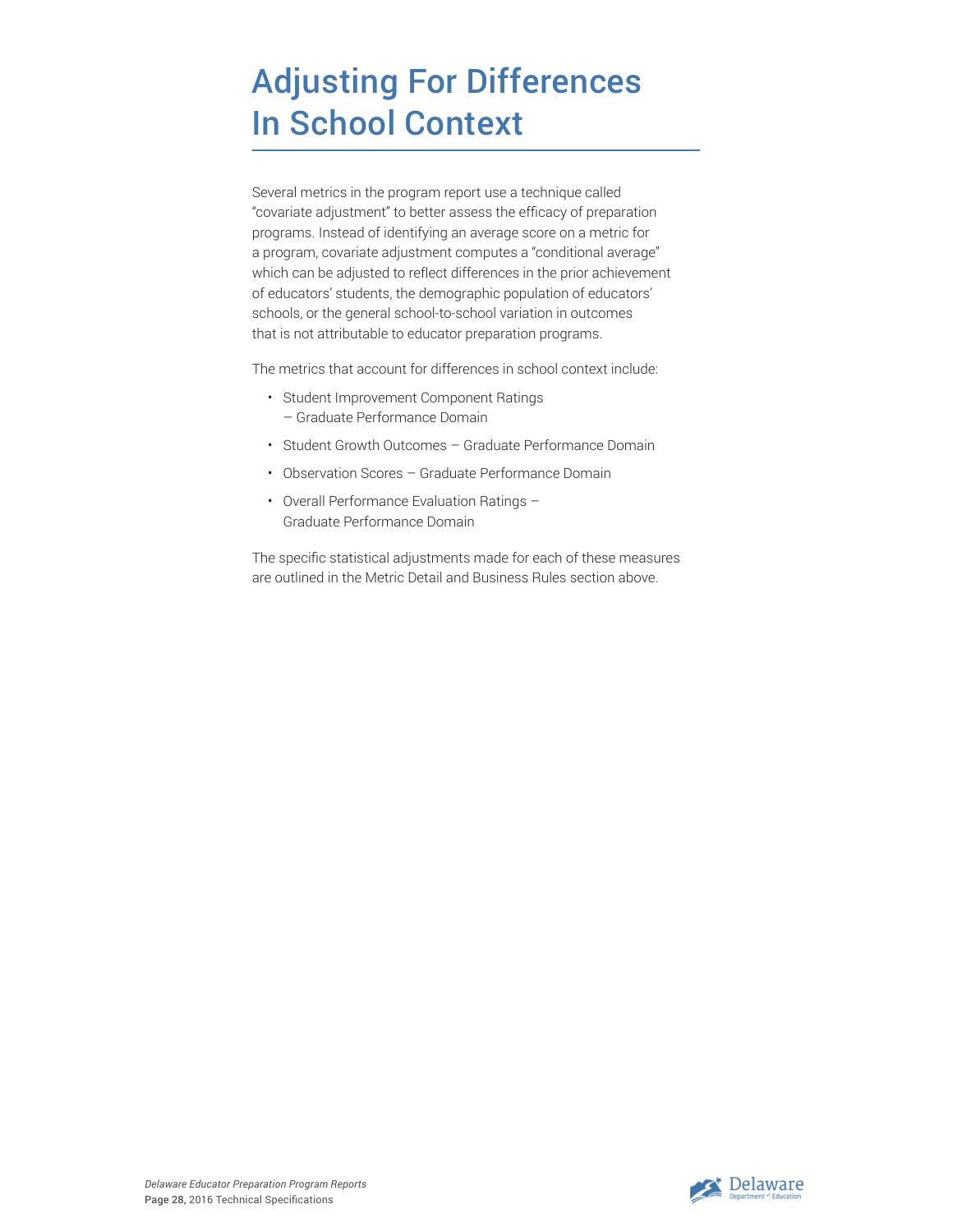## The State Summary Table

Individual educator preparation program reports are released alongside a summary document that lists all programs by their institution/provider in a state summary table. In addition to each program's overall rating, it includes their ratings on individual domains. This summary also includes programs offered by an institution/ provider that may not have generated a program report.

For programs that have not generated a program report, the Department created three different classifications under which a program did not generate a program report. These are:

- The program did not generate a program report due to low enrollment in the program, limited hiring of graduates in Delaware, or a combination of both factors.
- The program did not generate a program report as it is either no longer enrolling new candidates, or it is no longer being offered by the institution/provider.
- The program did not generate a program report as it was recently established by the institution/provider and thus does not have sufficient performance history.

Programs with fewer than five graduating cohorts were eligible to be categorized as "recently established." Other programs were asked to identify the status of their program, specifying whether or not the program was enrolling new candidates, which would determine which of the remaining two scenarios best applied to them.

Note: These scenarios were only ascribed to programs that did not generate a program report. Programs could be either "recently established" or no longer enrolling new candidates, yet still have sufficient data to merit a program report.

#### **Which programs appear on the State Summary Table?**

In 2016, not all programs that prepare educators are included in the State Summary Table. As previously mentioned, Ph.D. and school leader preparation programs are not included.